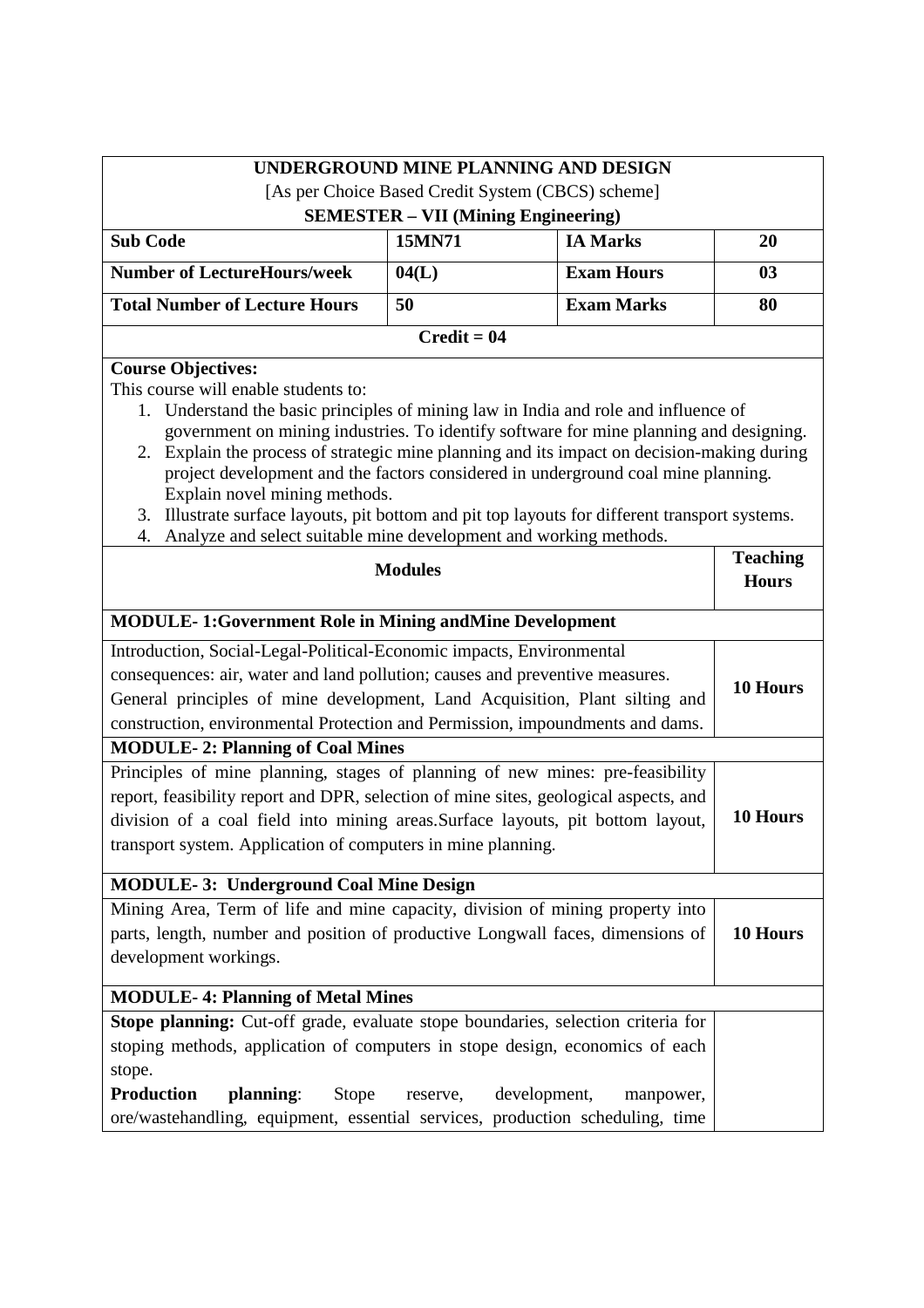| and work study for improvement of production, Optimization ofmine size (mine                                                                |          |  |
|---------------------------------------------------------------------------------------------------------------------------------------------|----------|--|
| production capacity) based on techno-economic considerations.                                                                               |          |  |
| <b>MODULE-5: Miscellaneous</b>                                                                                                              |          |  |
| Planning of mine closure: factors to be considered for mine closure; mine closure                                                           |          |  |
| plan; rehabilitation. Novel and Innovative Mining Methods.                                                                                  | 10 Hours |  |
| <b>Course outcomes:</b>                                                                                                                     |          |  |
| 1. Knowledge of Mining laws in India and role and influence of government on mining                                                         |          |  |
| industries and software for mine planning and designing.                                                                                    |          |  |
| 2. Ability to explain Process of strategic mine planning, Factors considered in underground coal<br>mine planning and Novel mining methods. |          |  |
| 3. Ability to apply Surface layouts, pit bottom and pit top layouts for different transport                                                 |          |  |
| systems.                                                                                                                                    |          |  |
| 4. Ability to analyze and select suitable mine development and working methods.                                                             |          |  |
| <b>Question Paper Pattern:</b>                                                                                                              |          |  |
| The question paper will have ten questions.<br>$\bullet$                                                                                    |          |  |
| Each full Question consisting of 16 marks                                                                                                   |          |  |
| There will be 2 full questions (with a maximum of four sub questions) from each                                                             |          |  |
| module. Each full question will have sub questions covering all the topics under a                                                          |          |  |
| module.                                                                                                                                     |          |  |
| The students will have to answer 5 full questions, selecting one full question from each                                                    |          |  |
| module.                                                                                                                                     |          |  |
| <b>TEXT BOOKS:</b>                                                                                                                          |          |  |
| 1. Advanced Coal Mining - B.M. Vorobjev&R.T.Deshmukh, Asia Publishing House,                                                                |          |  |
| Bombay 1966.                                                                                                                                |          |  |
| 2. Introductory Mining Engineering - Hartman, John Wiley and Sons Inc. 1987.                                                                |          |  |
| <b>REFERENCE BOOKS:</b>                                                                                                                     |          |  |
| 1. S.M.E. Mining Engineering Handbook, Vol. I & II. Hartman, Society for Mining                                                             |          |  |
| metallurgy and Exploration Inc. 1992. (Sections 3, 6, 7,8, 22 and 23).                                                                      |          |  |
| Underground Winning of Coal – T.N. Singh, Oxford IBH, 1992.<br>2.                                                                           |          |  |
| Modern Coal Mining Technology - S.K.Das, Lovely Prakashan, Dhanbad, 1996.<br>3.                                                             |          |  |
| Principles & Practices of Modern Coal Mining – R.D. Singh, New Age International (P)<br>4.                                                  |          |  |
| Ltd. Publishers, 1997, Section 16.                                                                                                          |          |  |
| Mine Planning for Coal S.P.Mathur, MG Consultants Bilaspur, 1993. Mining B. Boky<br>5.                                                      |          |  |

Mir Publishers, 1967.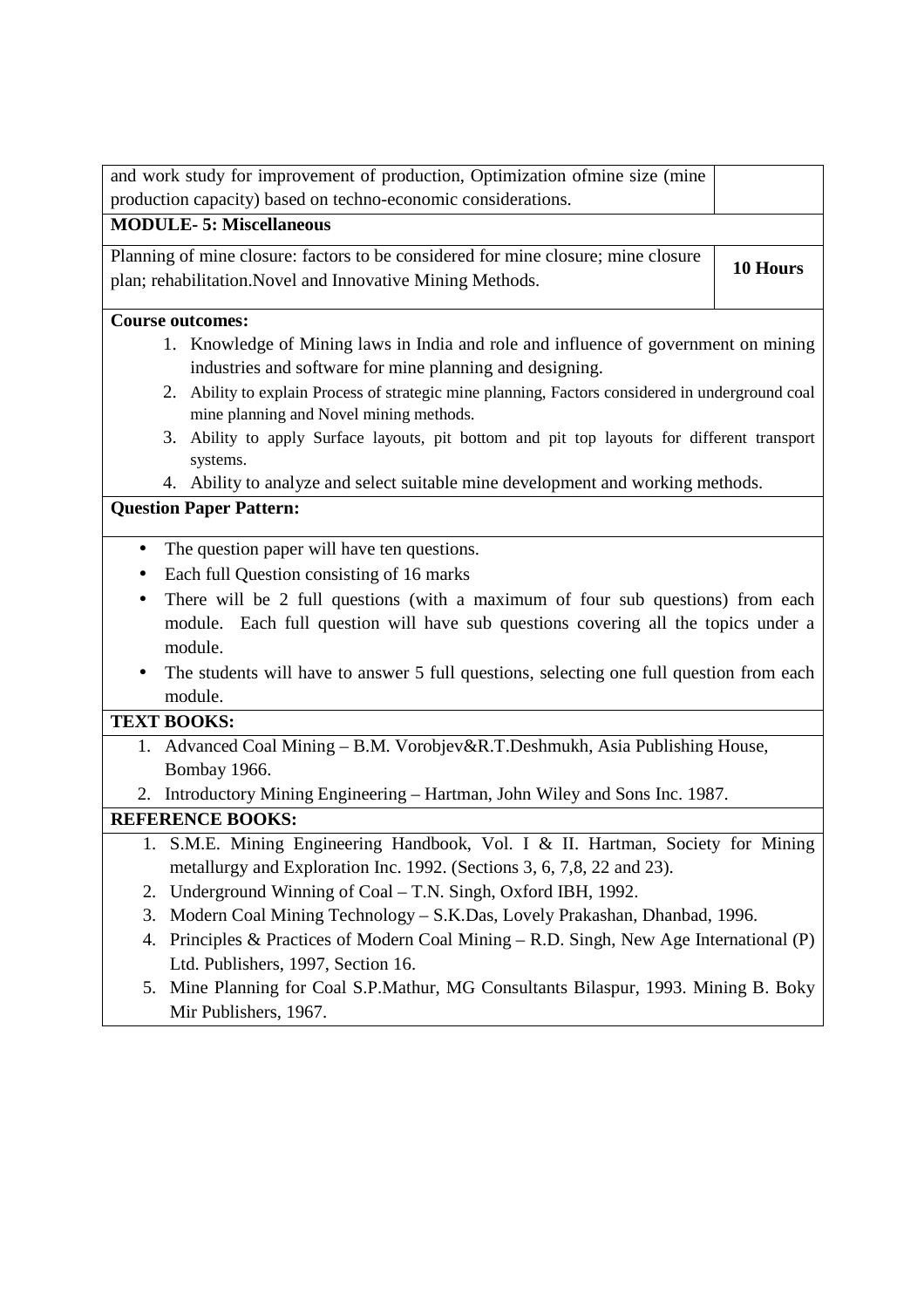|                                                                                                                                                                                                                                                                                                                                  | <b>GROUND CONTROL</b> |                                                   |          |  |
|----------------------------------------------------------------------------------------------------------------------------------------------------------------------------------------------------------------------------------------------------------------------------------------------------------------------------------|-----------------------|---------------------------------------------------|----------|--|
|                                                                                                                                                                                                                                                                                                                                  |                       | [As per Choice Based Credit System (CBCS) scheme] |          |  |
| <b>SEMESTER - VII (Mining Engineering)</b><br><b>Sub Code</b><br>15MN72<br><b>IA Marks</b><br>20                                                                                                                                                                                                                                 |                       |                                                   |          |  |
|                                                                                                                                                                                                                                                                                                                                  |                       |                                                   |          |  |
| <b>Number of Lecture Hours/week</b>                                                                                                                                                                                                                                                                                              | 04(L)                 | <b>Exam Hours</b>                                 | 03       |  |
| <b>Total Number of Lecture Hours</b>                                                                                                                                                                                                                                                                                             | 50                    | <b>Exam Marks</b>                                 | 80       |  |
|                                                                                                                                                                                                                                                                                                                                  | $Credit = 04$         |                                                   |          |  |
| <b>Course objectives:</b><br>This course will enable students to:                                                                                                                                                                                                                                                                |                       |                                                   |          |  |
| 1. Knowledge of underground excavation ; stability around the excavation, subsidence and                                                                                                                                                                                                                                         |                       |                                                   |          |  |
| stress around the excavation<br>2. To comprehend the rock mass classification and support system for underground<br>excavation                                                                                                                                                                                                   |                       |                                                   |          |  |
| 3. To monitor and predict subsidence and underground disasters                                                                                                                                                                                                                                                                   |                       |                                                   |          |  |
| 4. To design single and multiple opening and support system for underground excavations                                                                                                                                                                                                                                          |                       |                                                   |          |  |
| <b>Modules</b>                                                                                                                                                                                                                                                                                                                   |                       | <b>Teaching</b><br><b>Hours</b>                   |          |  |
| <b>MODULE-1: Design and stability of structures in rock</b>                                                                                                                                                                                                                                                                      |                       |                                                   |          |  |
| Definition, types of underground excavation, excavation design and<br>constraints. Methods for design and stability analysis of underground<br>excavations; Energy released by making an underground excavation; Design<br>of single and multiple openings in massive, stratified and jointed rock mass.<br>Numerical problems.  |                       | 10 Hours                                          |          |  |
| <b>MODULE-2: Design of mine pillars</b>                                                                                                                                                                                                                                                                                          |                       |                                                   |          |  |
| Mine pillars and their classification; pillar mechanics; Design of mine pillars<br>and shaft pillar: stresses acting on pillars; stress distribution in pillars;<br>mechanics of pillar failure; interaction of pillar, floor and roof; design of<br>rooms and pillars; design of barrier and yield pillars, Numerical Problems. |                       |                                                   | 10 Hours |  |
| <b>MODULE-3: Subsidence</b>                                                                                                                                                                                                                                                                                                      |                       |                                                   |          |  |
| Causes and impacts of subsidence; Mechanics of surface subsidence,<br>discontinuous and continuous subsidence; Monitoring, prediction, control<br>and management of subsidence, prediction of subsidence using graphical and<br>analytical method, monitoring and determination. Numerical Problems.                             |                       |                                                   | 10 Hours |  |
| <b>MODULE-4: Caving of rock mass</b>                                                                                                                                                                                                                                                                                             |                       |                                                   |          |  |
| Rock caving in mining; Mechanics of rock caving; Assessment of cavability;                                                                                                                                                                                                                                                       |                       |                                                   | 10 Hours |  |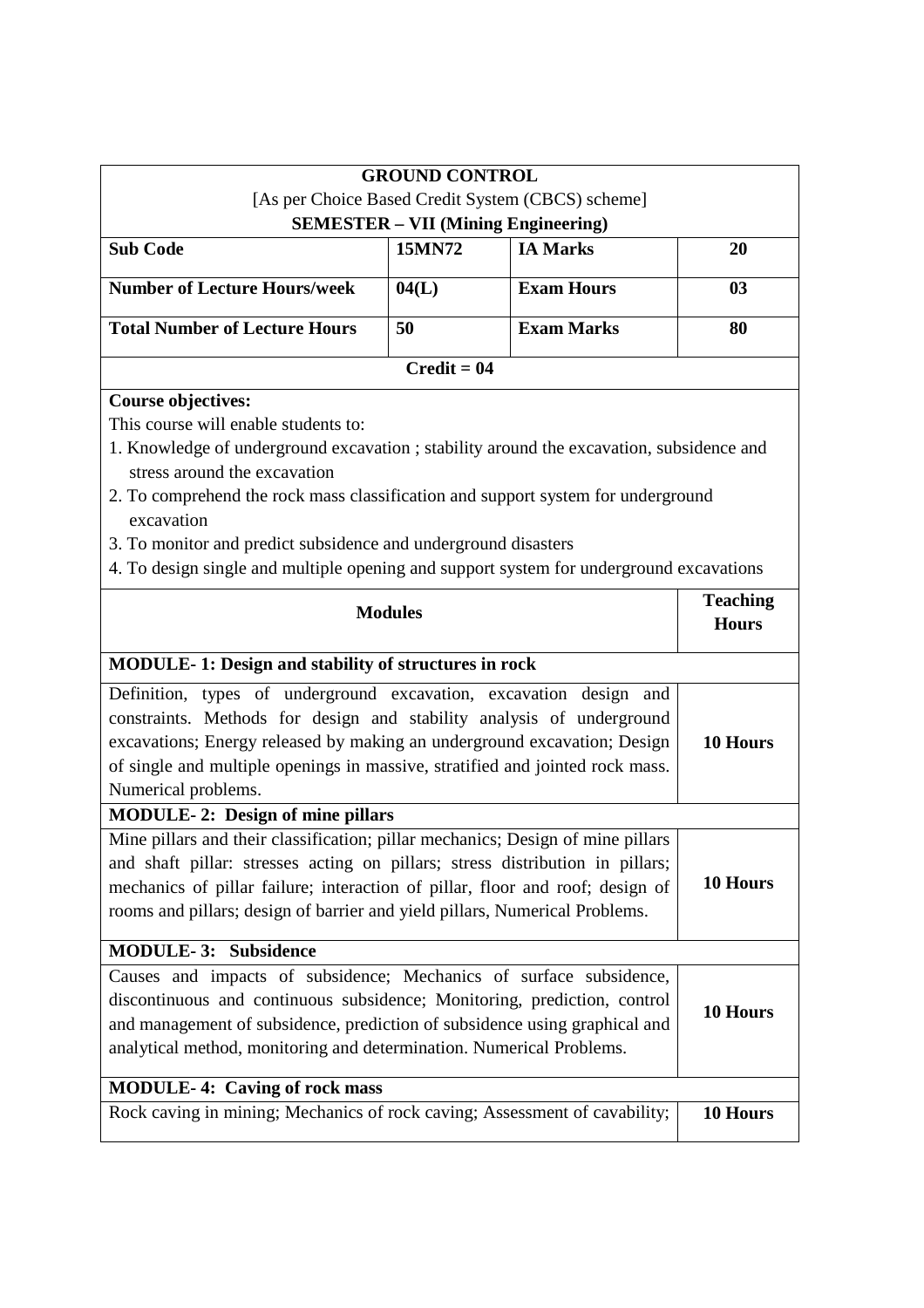|                                                                                     | caving prediction and control.                                                                                                                            |          |  |
|-------------------------------------------------------------------------------------|-----------------------------------------------------------------------------------------------------------------------------------------------------------|----------|--|
|                                                                                     | Rockburst and coal bump: Phenomenology of rockbursts and coal bump;                                                                                       |          |  |
|                                                                                     | causes, prediction, monitoring and control of rockbursts; gas outbursts.                                                                                  |          |  |
|                                                                                     | <b>MODULE-5: Classification of Rock Masses</b>                                                                                                            |          |  |
|                                                                                     | Introduction, methods and approaches: Terzaghi, RQD, Rock structure                                                                                       |          |  |
|                                                                                     | Rating, Rock Slope Rating(RSR), RMR, Q, NATM, ISRM, Paul committee                                                                                        |          |  |
|                                                                                     | Report, CMRI Classification, Limitations, Suggestion of various support                                                                                   | 10 Hours |  |
|                                                                                     | system based on the classification.                                                                                                                       |          |  |
|                                                                                     |                                                                                                                                                           |          |  |
|                                                                                     | <b>Course outcomes:</b>                                                                                                                                   |          |  |
|                                                                                     | 1. To be familiar with the types of underground excavation and to stabilize the                                                                           |          |  |
|                                                                                     | excavation.                                                                                                                                               |          |  |
| 2.                                                                                  | Support the rock mass based on different properties of rock.                                                                                              |          |  |
| 3.                                                                                  | Ability to estimate the subsidence and monitor the disasters.                                                                                             |          |  |
| 4.                                                                                  | To design an opening and support system for underground.                                                                                                  |          |  |
|                                                                                     | <b>Question Paper Pattern:</b>                                                                                                                            |          |  |
| $\bullet$                                                                           | The question paper will have ten questions.                                                                                                               |          |  |
| $\bullet$                                                                           | Each full Question consisting of 16 marks                                                                                                                 |          |  |
| $\bullet$                                                                           | There will be 2 full questions (with a maximum of four sub questions) from each                                                                           |          |  |
|                                                                                     | module. Each full question will have sub questions covering all the topics under a                                                                        |          |  |
|                                                                                     | module.                                                                                                                                                   |          |  |
| The students will have to answer 5 full questions, selecting one full question from |                                                                                                                                                           |          |  |
|                                                                                     | each module.<br><b>TEXT BOOKS:</b>                                                                                                                        |          |  |
|                                                                                     | 1. Rock Mechanics and the Design of Structures in Rocks, L.Obert and W.I.Duvall, John                                                                     |          |  |
|                                                                                     | Wiley and Sons, 1966.                                                                                                                                     |          |  |
|                                                                                     |                                                                                                                                                           |          |  |
| 3.                                                                                  | 2. Coal Mine Ground Control, S.Peng, John Wiley and Sons, Inc. 1978.<br>Strata Mechanics in Coal Mining, M. Jeremic, CRC Press, 1985                      |          |  |
|                                                                                     |                                                                                                                                                           |          |  |
|                                                                                     | <b>REFERENCE BOOKS:</b><br>1. S.M.E. Mining Engineering Hand Book, Volume I and II, Society for Mining,                                                   |          |  |
|                                                                                     | Metallurgy & Exploration. Inc. 1992.                                                                                                                      |          |  |
|                                                                                     | 2. Underground Mining Methods Hand Book, W.A. Hustralid, Society for Mining,                                                                              |          |  |
|                                                                                     | Metallurgy & Exploration Inc. 1982.                                                                                                                       |          |  |
|                                                                                     | 3. Ground Mechanics in Hard Rock Mining, M.L.Jeremic, Oxford & IBH Publishing                                                                             |          |  |
|                                                                                     | Co. New Delhi, 1986.                                                                                                                                      |          |  |
| 4.                                                                                  | Design of Supports in Mines, C.Biron& E. Arioglu, John Wiley & Sons, New York,                                                                            |          |  |
|                                                                                     | 1983.                                                                                                                                                     |          |  |
|                                                                                     | 5. Underground Mining Methods and Technology, Proceedings of the International<br>Symposium, Nottingham, Elsevier 1986. Coal Mining Technology Theory and |          |  |
|                                                                                     | Practice Robert Stefanko SME 1983.                                                                                                                        |          |  |
| 6.                                                                                  | Underground Excavations in rock E. Hoek and E.T. Brown IMM, 1980. Support of                                                                              |          |  |
|                                                                                     | Underground Excavation in Hard Rock E. Hoeket. al., Oxford and IBH 1995.                                                                                  |          |  |
|                                                                                     |                                                                                                                                                           |          |  |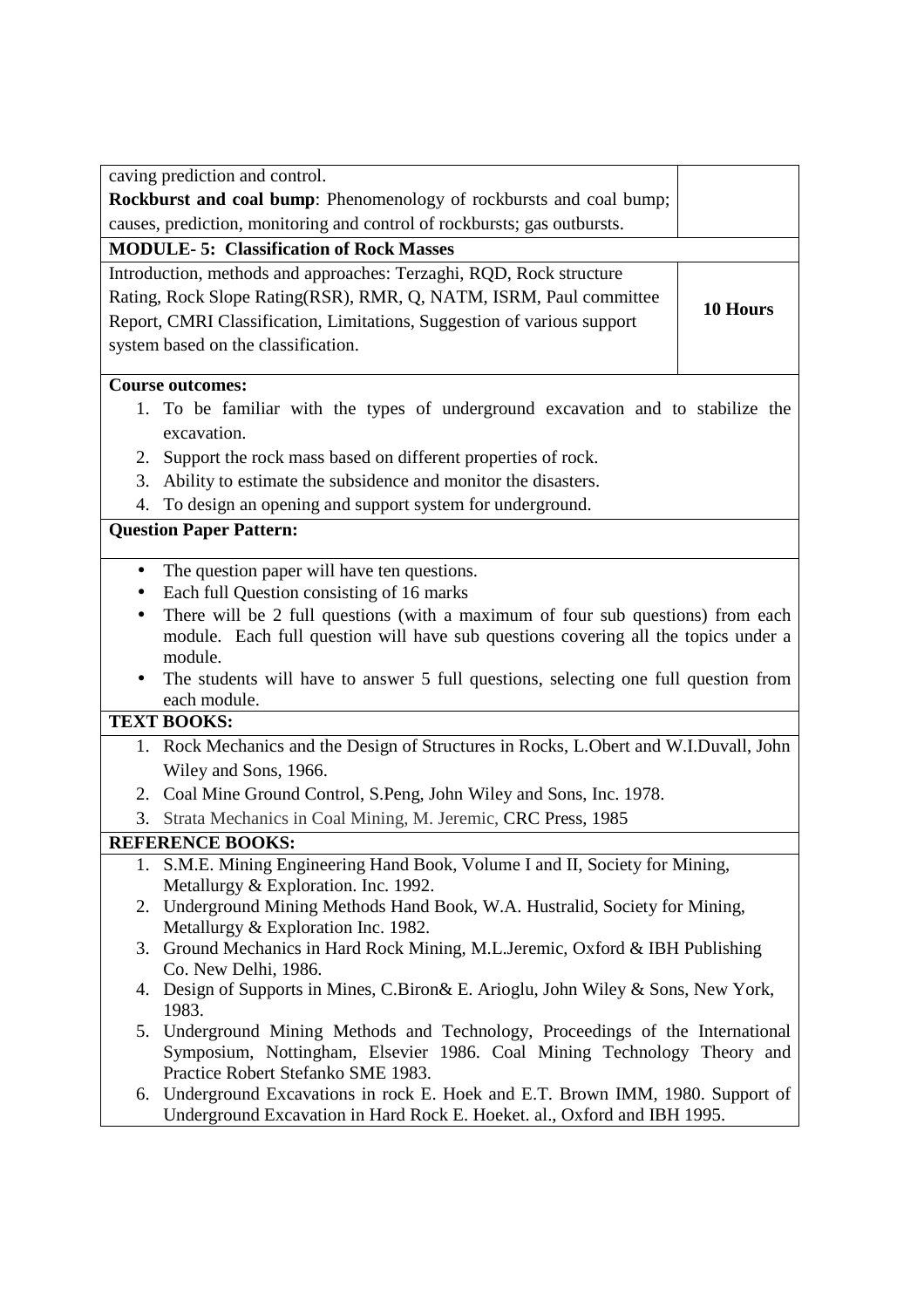| <b>COMPUTER APPLICATION IN MINING</b>                                                                                                                                                                                                                                                                                                                                                                                                                                                                                                                         |                                              |                   |                                 |  |
|---------------------------------------------------------------------------------------------------------------------------------------------------------------------------------------------------------------------------------------------------------------------------------------------------------------------------------------------------------------------------------------------------------------------------------------------------------------------------------------------------------------------------------------------------------------|----------------------------------------------|-------------------|---------------------------------|--|
| [As per Choice Based Credit System (CBCS) scheme]                                                                                                                                                                                                                                                                                                                                                                                                                                                                                                             |                                              |                   |                                 |  |
| <b>SEMESTER – VII (Mining Engineering)</b>                                                                                                                                                                                                                                                                                                                                                                                                                                                                                                                    |                                              |                   |                                 |  |
|                                                                                                                                                                                                                                                                                                                                                                                                                                                                                                                                                               | 15MN73<br><b>IA Marks</b><br><b>Sub Code</b> |                   |                                 |  |
| <b>Number of Lecture Hours/week</b>                                                                                                                                                                                                                                                                                                                                                                                                                                                                                                                           | 04(L)                                        | <b>Exam Hours</b> | 03                              |  |
| <b>Total Number of Lecture Hours</b>                                                                                                                                                                                                                                                                                                                                                                                                                                                                                                                          | 50                                           | <b>Exam Marks</b> | 80                              |  |
|                                                                                                                                                                                                                                                                                                                                                                                                                                                                                                                                                               | $Credit = 04$                                |                   |                                 |  |
|                                                                                                                                                                                                                                                                                                                                                                                                                                                                                                                                                               | <b>Modules</b>                               |                   | <b>Teaching</b><br><b>Hours</b> |  |
| <b>MODULE-1:Computer Aided Design</b>                                                                                                                                                                                                                                                                                                                                                                                                                                                                                                                         |                                              |                   |                                 |  |
| Fundamentals of CAD, Introduction, The Design Process, The application of<br>Computers for Design, Creating the Manufacturing Data Base, Benefits of<br>Computer – Aided Design.<br>Hardware in Computer - Aided Design: Introduction, The design<br>Workstation, the Graphics Terminal, Operator Input Devices, Plotters and<br>Other Output Devices, The Central Processing Unit, Secondary Storage.                                                                                                                                                        |                                              | 10 Hours          |                                 |  |
| <b>MODULE-2: Computer Graphics software and Database</b>                                                                                                                                                                                                                                                                                                                                                                                                                                                                                                      |                                              |                   |                                 |  |
| Introduction, The Software Configuration of a Graphics System, Functions<br>of a Graphics Package, Constructing the Geometry, Transformations, Data<br>base Structure and Content, Wire-frame Versus Solid Modeling, Other CAD<br>Features, Application of Computers in Mining Industries.                                                                                                                                                                                                                                                                    |                                              | 10 Hours          |                                 |  |
| <b>MODULE-3: Algorithms</b>                                                                                                                                                                                                                                                                                                                                                                                                                                                                                                                                   |                                              |                   |                                 |  |
| Development of algorithms in Ore Reserve Estimation, Equipment<br>Selection, Material Handling System, Pit Configuration, Blast Design, Pillar<br>Design, Subsidence Protection, Ventilation Network Analysis, Ground<br>Vibration Prediction from Blasting.                                                                                                                                                                                                                                                                                                  |                                              | 10 Hours          |                                 |  |
| <b>MODULE-4: Data Base Management System</b>                                                                                                                                                                                                                                                                                                                                                                                                                                                                                                                  |                                              |                   |                                 |  |
| Introduction: Database Approach versus traditional file processing<br>Approach, DBMS Administrators, Designers users, Developers, and<br>maintenance, uses of DBMS, Data mine Package. Database System<br>Concepts and Architecture: Architecture, Data Models, Schemes and<br>Instances, Architecture and Data Independences, Database languages and<br>Interfaces, Classification of Management Systems. Entity Relationship<br>Model: Entities, Attributes, Key Attributes, relationships, Roles. Structural<br>Constants, Weak Entity Types, E-R Diagram. |                                              |                   | 10 Hours                        |  |
| MODULE- 5: Relational Data Models and Relational Algebra and SQL - A Relational<br><b>Database Language</b>                                                                                                                                                                                                                                                                                                                                                                                                                                                   |                                              |                   |                                 |  |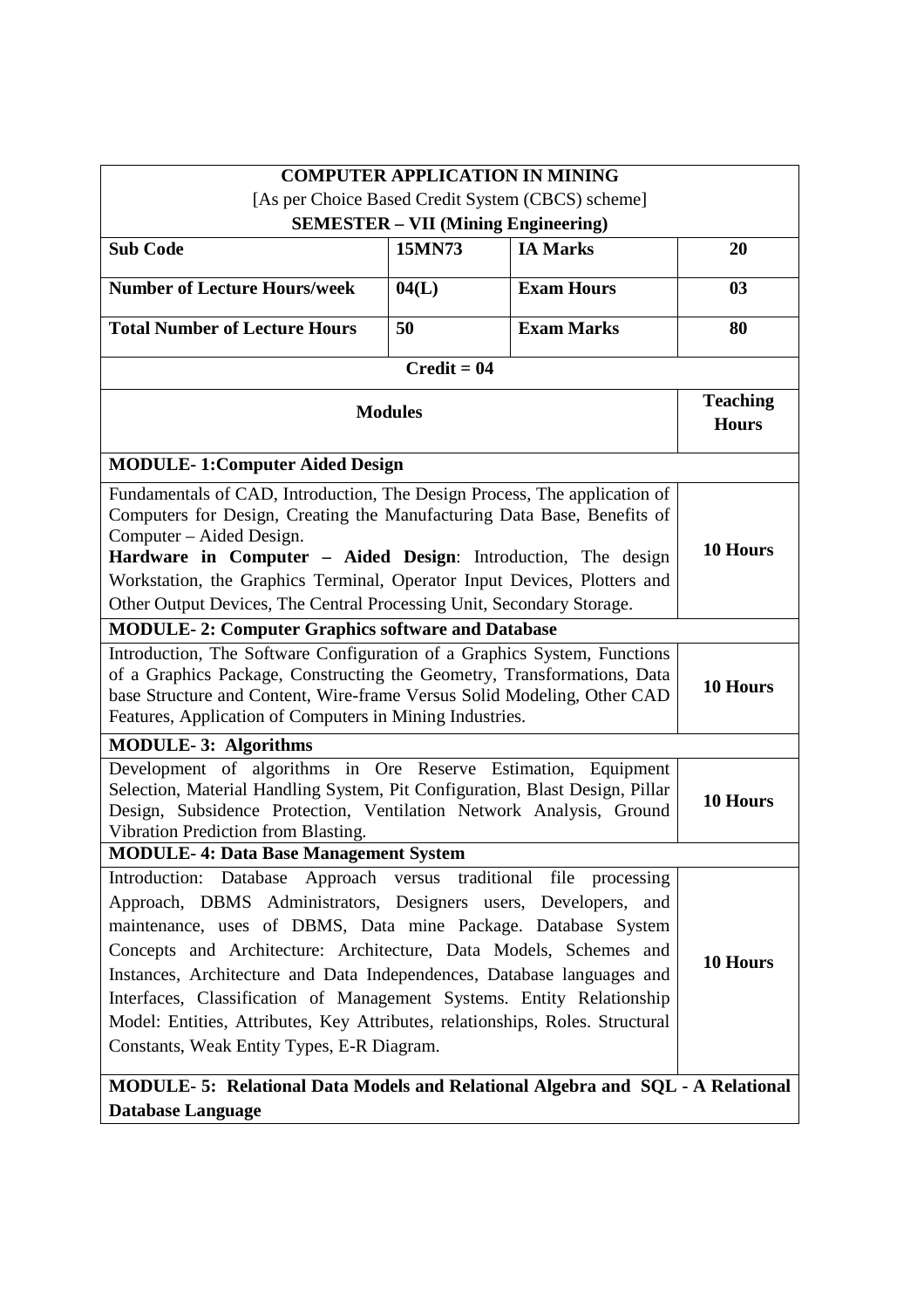|                                                                                                                  | Relational Models concept, the relational Algebra, Additional Relational                                                                                           |          |  |
|------------------------------------------------------------------------------------------------------------------|--------------------------------------------------------------------------------------------------------------------------------------------------------------------|----------|--|
|                                                                                                                  | Operators, Queries in the Relational Algebra                                                                                                                       |          |  |
|                                                                                                                  | Data Definition in SQL, Views in SQL, Queries in SQL. Queries. Database<br>Design: Normal forms based of primary keys, First, Second, Third normal<br>forms, BCNF. | 10 Hours |  |
|                                                                                                                  | <b>Question Paper Pattern:</b>                                                                                                                                     |          |  |
| $\bullet$                                                                                                        | The question paper will have ten questions.                                                                                                                        |          |  |
| $\bullet$                                                                                                        | Each full Question consisting of 16 marks                                                                                                                          |          |  |
| $\bullet$                                                                                                        | There will be 2 full questions (with a maximum of four sub questions) from each                                                                                    |          |  |
| module. Each full question will have sub questions covering all the topics under a<br>module.                    |                                                                                                                                                                    |          |  |
| The students will have to answer 5 full questions, selecting one full question from<br>$\bullet$<br>each module. |                                                                                                                                                                    |          |  |
|                                                                                                                  | <b>TEXT BOOKS:</b>                                                                                                                                                 |          |  |
|                                                                                                                  | 1. Fundamentals of Database Systems, Elmarsi and Navathe, 3rd edition, Wesley 2000.                                                                                |          |  |
|                                                                                                                  | 2. CAD/CAM: Computer Aided Design and Manufacturing, Mikell P. Groover, Emory                                                                                      |          |  |
| W. Zimmers, Jr. PHI Inida, 1989.                                                                                 |                                                                                                                                                                    |          |  |
|                                                                                                                  | <b>REFERENCE BOOKS:</b>                                                                                                                                            |          |  |
|                                                                                                                  | 1. Mine Ventilation and Air – Conditioning, Hartman, Wiley International, 1961.                                                                                    |          |  |
|                                                                                                                  | 2. Mine Environmental Engineering, V.S. Vutukuri& Lama, Cambridge University                                                                                       |          |  |
|                                                                                                                  | Press, 1986.                                                                                                                                                       |          |  |

- 3. Database System Concepts, Korth, McGraw Hill, 1986.
- 4. CAD/CAM Theory and Practice by Zeid, Tat Mc. Graw Hill.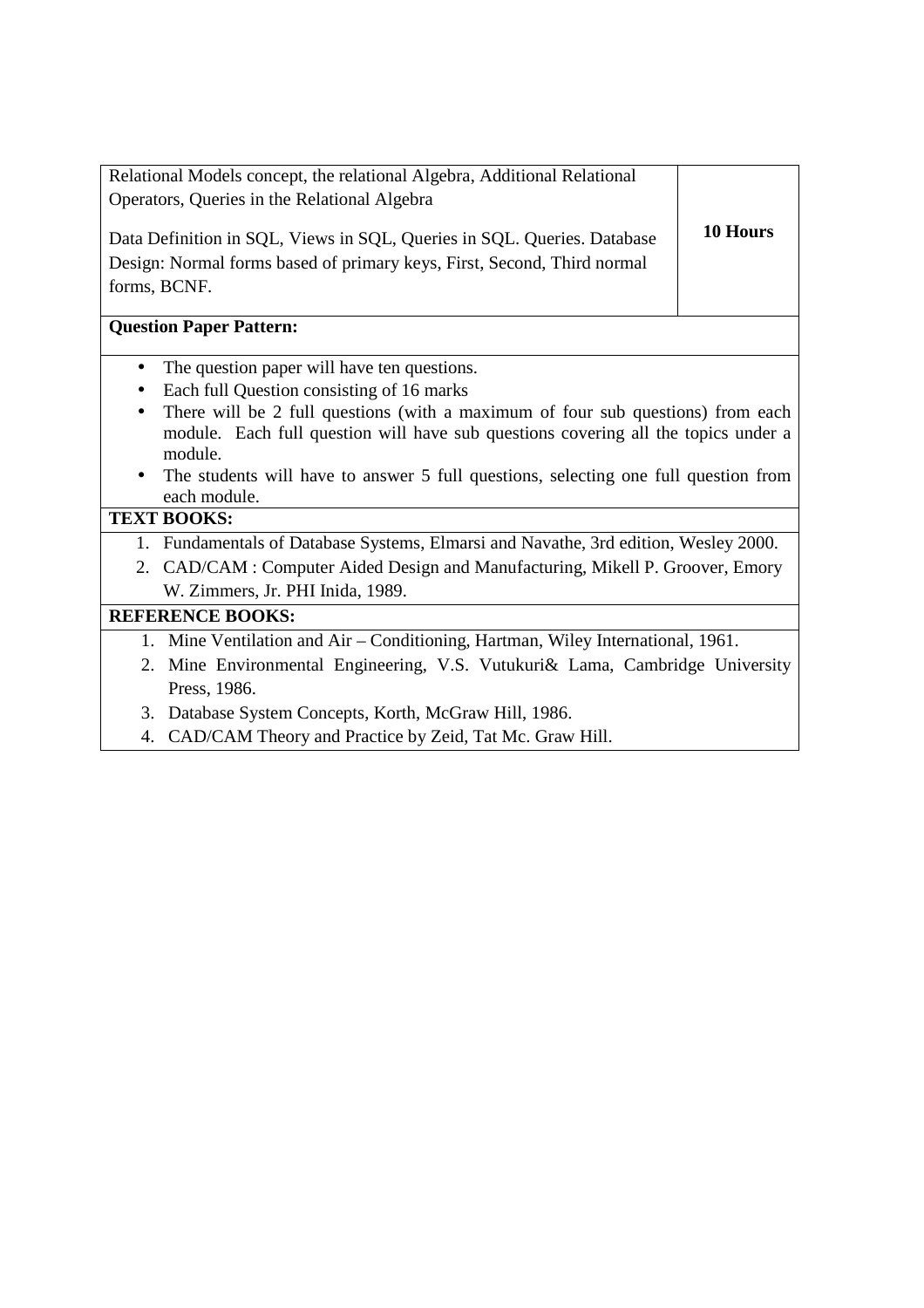|                                                                                                                                                                                                                                                                                                                                                                           | <b>Professional Elective-III</b>           |                                                   |          |
|---------------------------------------------------------------------------------------------------------------------------------------------------------------------------------------------------------------------------------------------------------------------------------------------------------------------------------------------------------------------------|--------------------------------------------|---------------------------------------------------|----------|
|                                                                                                                                                                                                                                                                                                                                                                           |                                            | OPEN PIT SLOPE ANALYSIS AND DESIGN                |          |
|                                                                                                                                                                                                                                                                                                                                                                           |                                            | [As per Choice Based Credit System (CBCS) scheme] |          |
|                                                                                                                                                                                                                                                                                                                                                                           | <b>SEMESTER - VII (Mining Engineering)</b> |                                                   |          |
| <b>Sub Code</b>                                                                                                                                                                                                                                                                                                                                                           | 15MN741                                    | <b>IA Marks</b>                                   | 20       |
| <b>Number of Lecture Hours/week</b>                                                                                                                                                                                                                                                                                                                                       | $03(L) + 01(T)$                            | <b>Exam Hours</b>                                 | 03       |
| <b>Total Number of Lecture Hours</b>                                                                                                                                                                                                                                                                                                                                      | 40                                         | <b>Exam Marks</b>                                 | 80       |
|                                                                                                                                                                                                                                                                                                                                                                           | $Credit = 03$                              |                                                   |          |
| <b>Modules</b>                                                                                                                                                                                                                                                                                                                                                            |                                            | <b>Teaching</b><br><b>Hours</b>                   |          |
| <b>MODULE-1: Introduction</b>                                                                                                                                                                                                                                                                                                                                             |                                            |                                                   |          |
| Types and formation of slopes in surface mines, pit slope vis-à-vis mine<br>economics, mechanism of common modes of slope failure, factors<br>08 Hours<br>influencing stability of slopes, and planning of slope stability investigations.                                                                                                                                |                                            |                                                   |          |
| <b>MODULE-2: Geotechnical Information</b>                                                                                                                                                                                                                                                                                                                                 |                                            |                                                   |          |
| Geotechnical data required for highwall slope stability studies. Collection of<br>Geological Data and their interpretation for stability studies of highwall<br>slopes.                                                                                                                                                                                                   |                                            | 08 Hours                                          |          |
| <b>MODULE-3: Shear Strength</b>                                                                                                                                                                                                                                                                                                                                           |                                            |                                                   |          |
| Shear strength of intact rock, discontinuity surfaces, filled discontinuities<br>and rock-mass - estimation and determination; Surface roughness, joint<br>roughness coefficient - estimation and determination.                                                                                                                                                          |                                            | 08 Hours                                          |          |
| <b>MODULE-4: Water Flow</b>                                                                                                                                                                                                                                                                                                                                               |                                            |                                                   |          |
| Concepts of water flow through a material and its permeability; water flow<br>through rock-mass, water flow through soil type material and broken spoil<br>08 Hours<br>material; Estimation and measurement of permeability and water pressure;<br>Graphical solution of seepage problems (flow nets), seepage forces and<br>seepage patterns under different conditions. |                                            |                                                   |          |
| <b>MODULE-5: Analysis and Design of Pit Slopes and Waste Dumps</b>                                                                                                                                                                                                                                                                                                        |                                            |                                                   |          |
| Slope stability assessment methods and techniques; Analysis and design<br>criteria and methodology for highwall slopes and backfill and waste dumps;<br>Probabilistic approaches of slope analysis and design.                                                                                                                                                            |                                            |                                                   | 08 Hours |
| <b>Question Paper Pattern:</b>                                                                                                                                                                                                                                                                                                                                            |                                            |                                                   |          |
| The question paper will have ten questions.                                                                                                                                                                                                                                                                                                                               |                                            |                                                   |          |
| Each full Question consisting of 16 marks                                                                                                                                                                                                                                                                                                                                 |                                            |                                                   |          |
| There will be 2 full questions (with a maximum of four sub questions) from each<br>module. Each full question will have sub questions covering all the topics under a                                                                                                                                                                                                     |                                            |                                                   |          |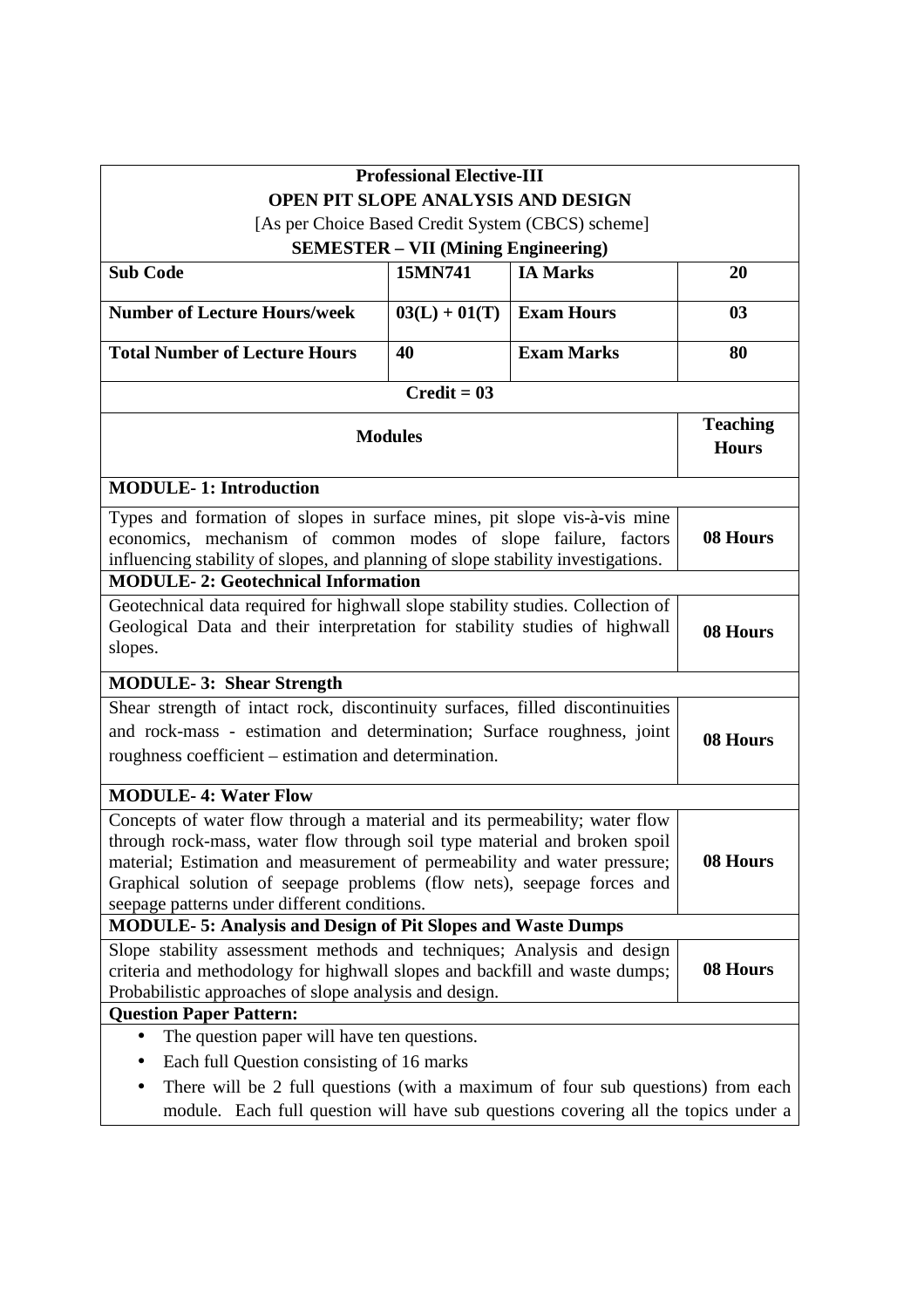module.

• The students will have to answer 5 full questions, selecting one full question from each module.

## **TEXT BOOKS:**

1. Derek Martin, Peter Stacey, "Guidelines for Open Pit Slope Design in Weak Rocks", by CRCPress, ISBN 9781138298095 - CAT# K35659.

# **REFERENCE BOOKS:**

- 1. Surface Mining Technology, S.K.Das, Lovely Prakashan, Dhanbad, 1994.
- 2. Surface Mining by G.B. Mishra, Dhanbad Publishers, Dhanbad, 1978.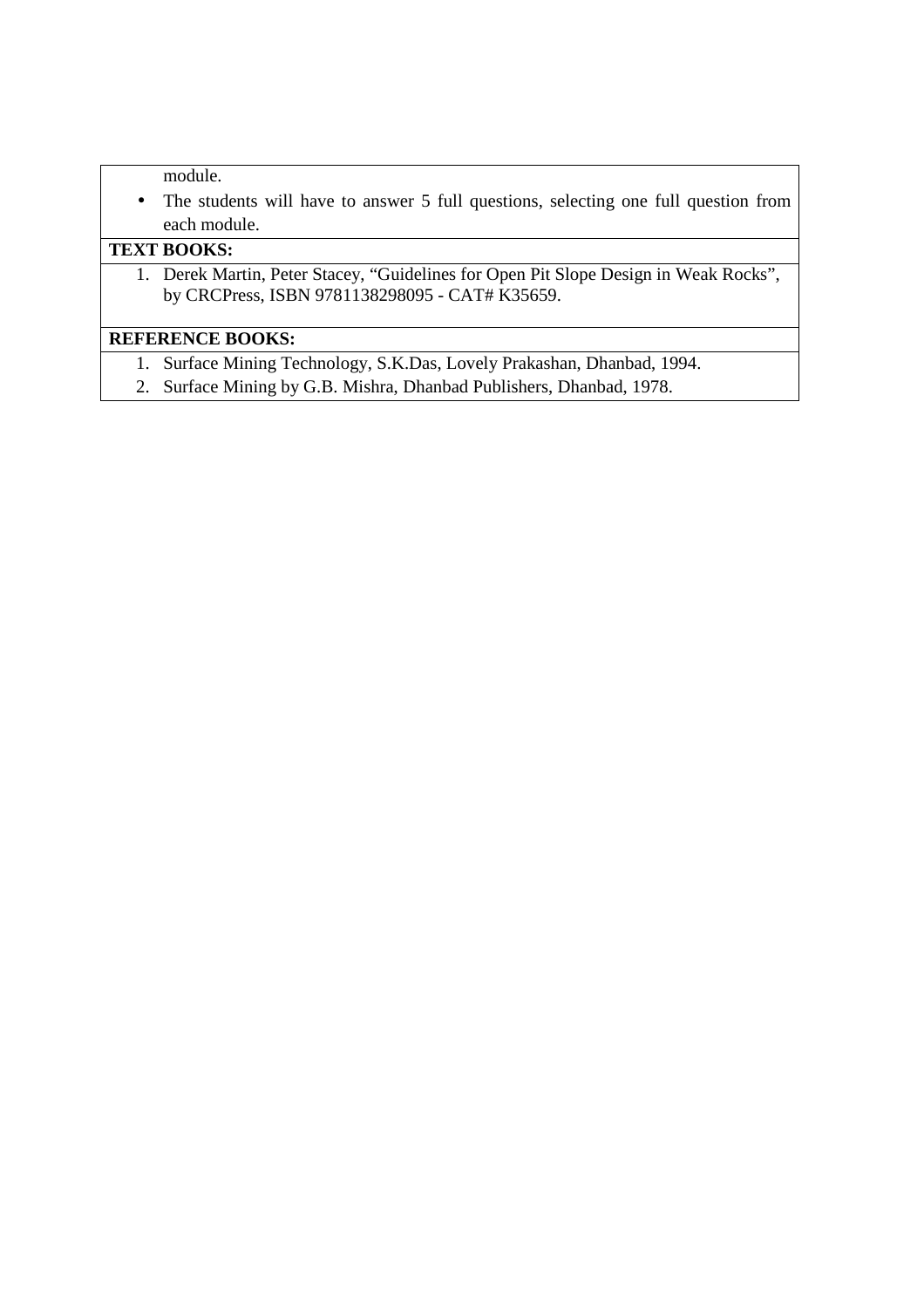| <b>Professional Elective - III</b>                                                                                                          |                                            |                                                   |          |
|---------------------------------------------------------------------------------------------------------------------------------------------|--------------------------------------------|---------------------------------------------------|----------|
|                                                                                                                                             |                                            | OCCUPATIONAL HEALTH & GENERAL SAFETY              |          |
|                                                                                                                                             |                                            | [As per Choice Based Credit System (CBCS) scheme] |          |
|                                                                                                                                             | <b>SEMESTER – VII (Mining Engineering)</b> |                                                   |          |
| <b>Sub Code</b>                                                                                                                             | 15MN742                                    | <b>IA Marks</b>                                   | 20       |
| <b>Number of Lecture Hours/week</b>                                                                                                         | $03(L) + 01(T)$                            | <b>Exam Hours</b>                                 | 03       |
| <b>Total Number of Lecture Hours</b>                                                                                                        | 40                                         | <b>Exam Marks</b>                                 | 80       |
|                                                                                                                                             | $Credit = 03$                              |                                                   |          |
| <b>Modules</b>                                                                                                                              |                                            | <b>Teaching</b><br><b>Hours</b>                   |          |
| <b>MODULE-1: Introduction</b>                                                                                                               |                                            |                                                   |          |
| Introduction: Safety conference and their impact, Safety Education and                                                                      |                                            |                                                   |          |
| training; Pit Safety committee, health and safety program, Feedback on<br>safety.                                                           |                                            | 08 Hours                                          |          |
| <b>MODULE-2: Occupational Health</b>                                                                                                        |                                            |                                                   |          |
| Occupational Health: Safety and occupational health survey, notified and                                                                    |                                            |                                                   |          |
| general miners diseases and their preventive measures. Permissible standard                                                                 |                                            |                                                   | 08 Hours |
| of dustiness.                                                                                                                               |                                            |                                                   |          |
| The Mines Rescue Rules, 1985.                                                                                                               |                                            |                                                   |          |
| <b>MODULE-3: Safety Rules and Regulations and Bye-Laws</b>                                                                                  |                                            |                                                   |          |
| Safety Rules and Regulations: Standing order in event fire, inundation and                                                                  |                                            |                                                   |          |
| failure of main mechanical ventilator.                                                                                                      |                                            |                                                   | 08 Hours |
| Bye-Laws: ANFO Explosive, A.C. mains firing, Bulk transportation of                                                                         |                                            |                                                   |          |
| explosives, Diesel Locomotives.                                                                                                             |                                            |                                                   |          |
| <b>MODULE-4: Accidents</b><br>Accidents: Classification of accidents, statistics, causes and preventive                                     |                                            |                                                   |          |
|                                                                                                                                             |                                            |                                                   | 08 Hours |
| measures of various accidents; Accident enquiry report for accidents due to<br>roof fall, blasting, machinery failure etc.                  |                                            |                                                   |          |
| <b>MODULE-5: Accidental Planning</b>                                                                                                        |                                            |                                                   |          |
| Accidental Planning: Collection and presentation of accidental records,                                                                     |                                            |                                                   |          |
| zero accidental planning (ZAP) and minimum accidental planning (MAP).<br>Inspection for safety. Accident Compensation, Job safety Analysis. |                                            | 08 Hours                                          |          |
| <b>Question Paper Pattern:</b>                                                                                                              |                                            |                                                   |          |
| The question paper will have ten questions.                                                                                                 |                                            |                                                   |          |
| Each full Question consisting of 16 marks                                                                                                   |                                            |                                                   |          |
| There will be 2 full questions (with a maximum of four sub questions) from each                                                             |                                            |                                                   |          |
| module. Each full question will have sub questions covering all the topics under a                                                          |                                            |                                                   |          |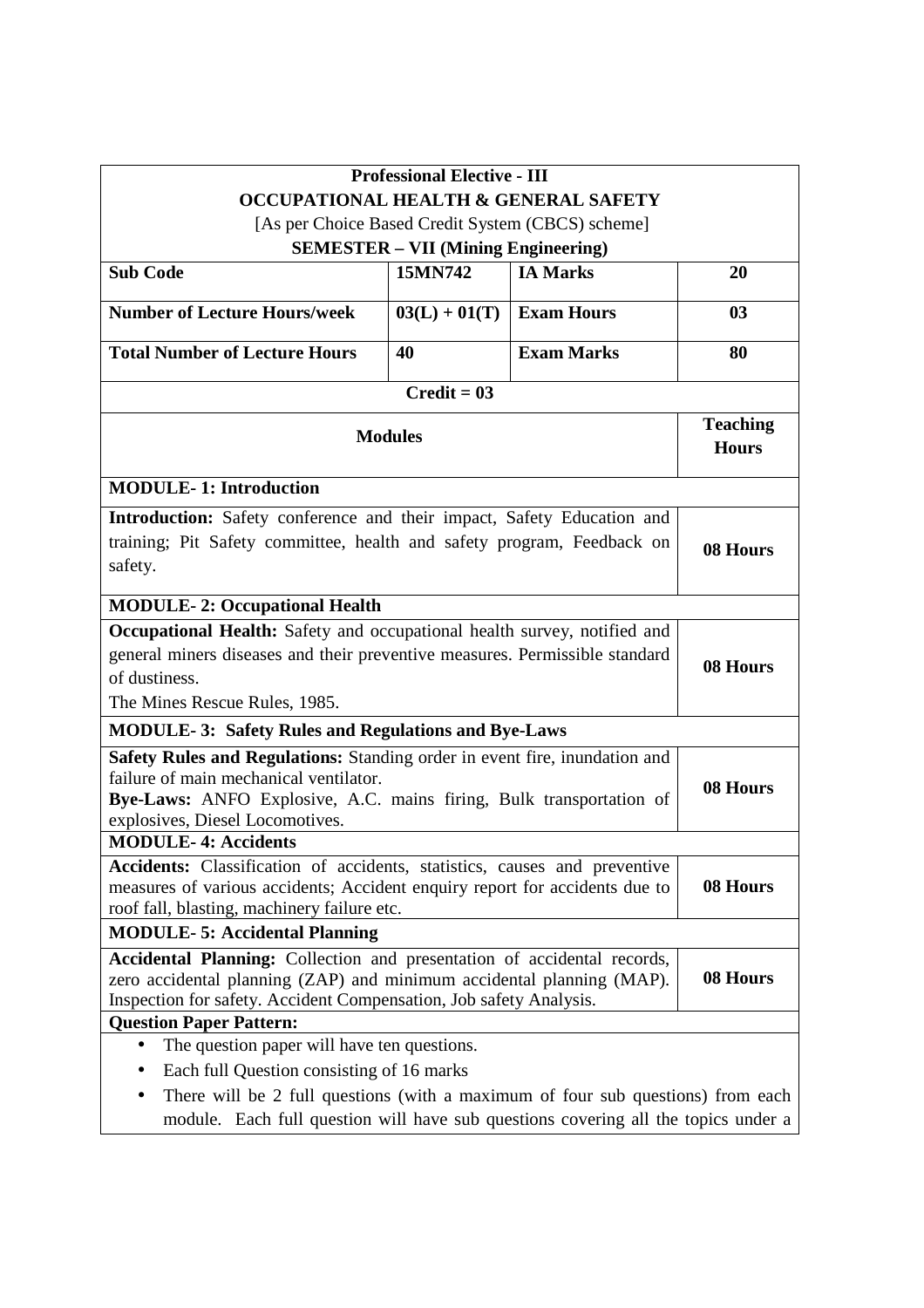module.

• The students will have to answer 5 full questions, selecting one full question from each module.

# **TEXT BOOKS:**

- 1. Legislation in Indian Mines a Critical Appraisal, Vol. I & II, Rakesh & Prasad, Tara Book Agency, Varanasi, 1999.
- 2. Mine Management Legislation and General Safety, Ghatak, Coal Field Publishers, Asansol, 1998.

#### **REFERENCE BOOKS:**

- 1. DGMS Classified Circulars, Lovely Prakashan, 1998.
- 2. V.T. Rules 1966, Bare Act Publishers, 1999.
- 3. Indian Electrical rules 1956, Bare Act Publsihers, 1999.
- 4. Mine Rescue Rules 1985, Bare Act Publishers, 1999.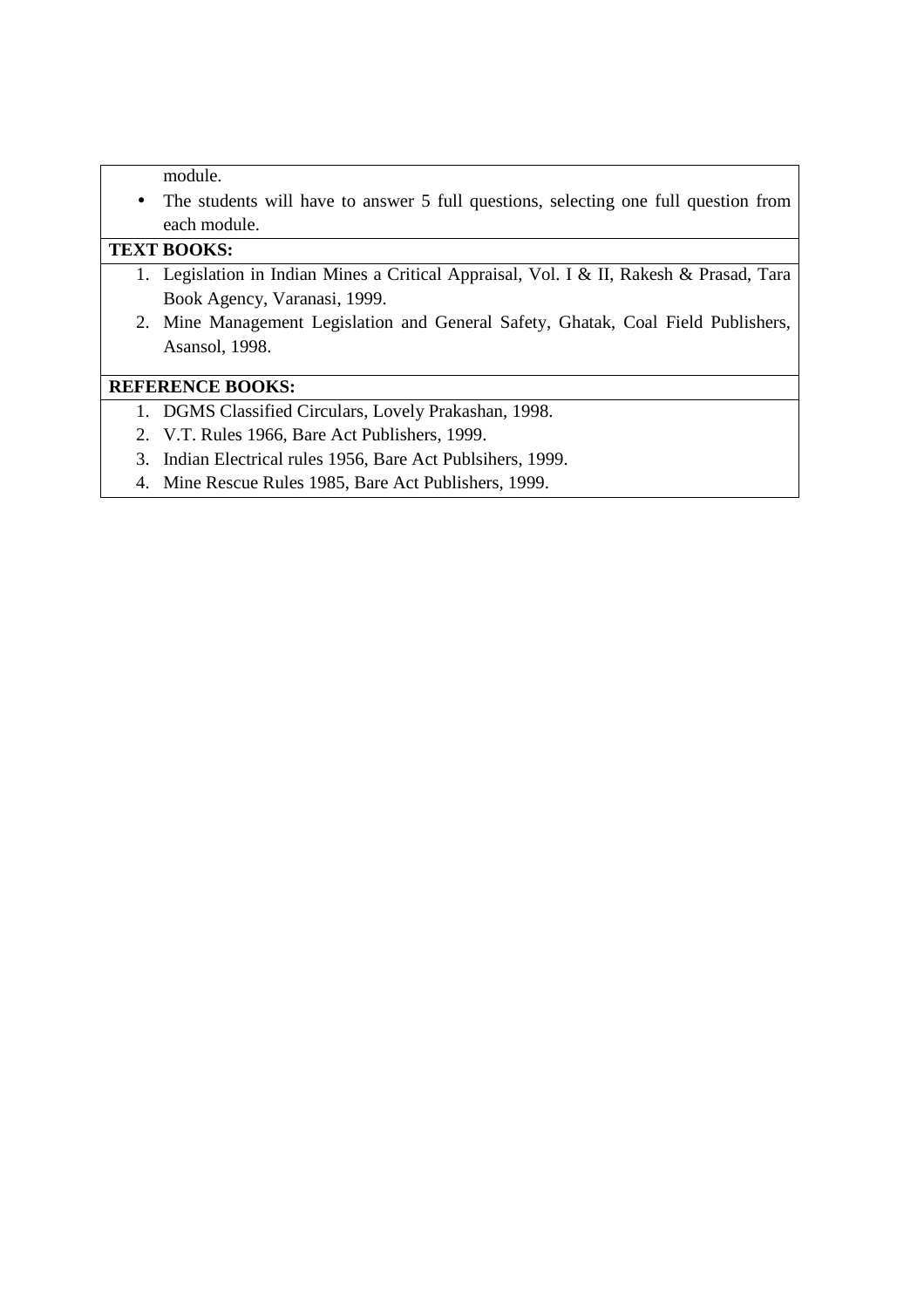|                                                                                                                                                                                                                                                                                                                                                                | <b>Professional Elective-III</b>                      |                                                   |                                 |
|----------------------------------------------------------------------------------------------------------------------------------------------------------------------------------------------------------------------------------------------------------------------------------------------------------------------------------------------------------------|-------------------------------------------------------|---------------------------------------------------|---------------------------------|
|                                                                                                                                                                                                                                                                                                                                                                | <b>SURFACE MINE PLANNING &amp; DESIGN</b>             |                                                   |                                 |
|                                                                                                                                                                                                                                                                                                                                                                |                                                       | [As per Choice Based Credit System (CBCS) scheme] |                                 |
| <b>Sub Code</b>                                                                                                                                                                                                                                                                                                                                                | <b>SEMESTER - VII (Mining Engineering)</b><br>15MN743 | <b>IA Marks</b>                                   | 20                              |
|                                                                                                                                                                                                                                                                                                                                                                |                                                       |                                                   |                                 |
| <b>Number of Lecture Hours/week</b>                                                                                                                                                                                                                                                                                                                            | $03(L) + 01(T)$                                       | <b>Exam Hours</b>                                 | 03                              |
| <b>Total Number of Lecture Hours</b>                                                                                                                                                                                                                                                                                                                           | 40                                                    | <b>Exam Marks</b>                                 | 80                              |
|                                                                                                                                                                                                                                                                                                                                                                | $Credit = 03$                                         |                                                   |                                 |
|                                                                                                                                                                                                                                                                                                                                                                | <b>Modules</b>                                        |                                                   | <b>Teaching</b><br><b>Hours</b> |
| <b>MODULE-1: Introduction</b>                                                                                                                                                                                                                                                                                                                                  |                                                       |                                                   |                                 |
| Stages/Phases of mine life; Preliminary evaluation of surface mining<br>projects; Mine planning and its importance; Mining revenues and costs, and<br>their estimation; Mine planning: stages of mine planning and planning<br>inputs.                                                                                                                         |                                                       |                                                   | 08 Hours                        |
| <b>MODULE-2: Ore reserve estimation and Stripping ratio</b>                                                                                                                                                                                                                                                                                                    |                                                       |                                                   |                                 |
| Ore zone and bench/level compositing; Objectives and principles of ore<br>reserve estimation; Estimation of grade at unknown point; Methods of ore<br>reserve estimation - vertical cross section method, horizontal cross section<br>method and 3-D geological block method.<br>Concept of stripping ratio; Types of stripping ratios and their significance. |                                                       | 08 Hours                                          |                                 |
| <b>MODULE-3: Geometrical considerations and Pit Planning</b>                                                                                                                                                                                                                                                                                                   |                                                       |                                                   |                                 |
| Basic bench geometry; Ore access; Pit slope geometry; Addition of haul road<br>on pit plan; Pit layouts.<br>Development of economic block model; Pit Cut-off grade and its estimation;<br>Ultimate pit configuration and its determination - hand method, floating<br>cone technique, Lerchs-Grossmann algorithm, and computer assisted hand<br>method.        |                                                       |                                                   | 08 Hours                        |
| MODULE- 4: Production planning and, Analysis and design of highwall slopes and<br>waste dumps                                                                                                                                                                                                                                                                  |                                                       |                                                   |                                 |
| Determination of optimum mine size and Taylor's mine life rule;<br>Sequencing by nested pits; Cash flow calculations; Mine and mill plant<br>sizing, Lanes algorithm for estimation of optimum mill cut of grade;                                                                                                                                              |                                                       |                                                   | 08 Hours                        |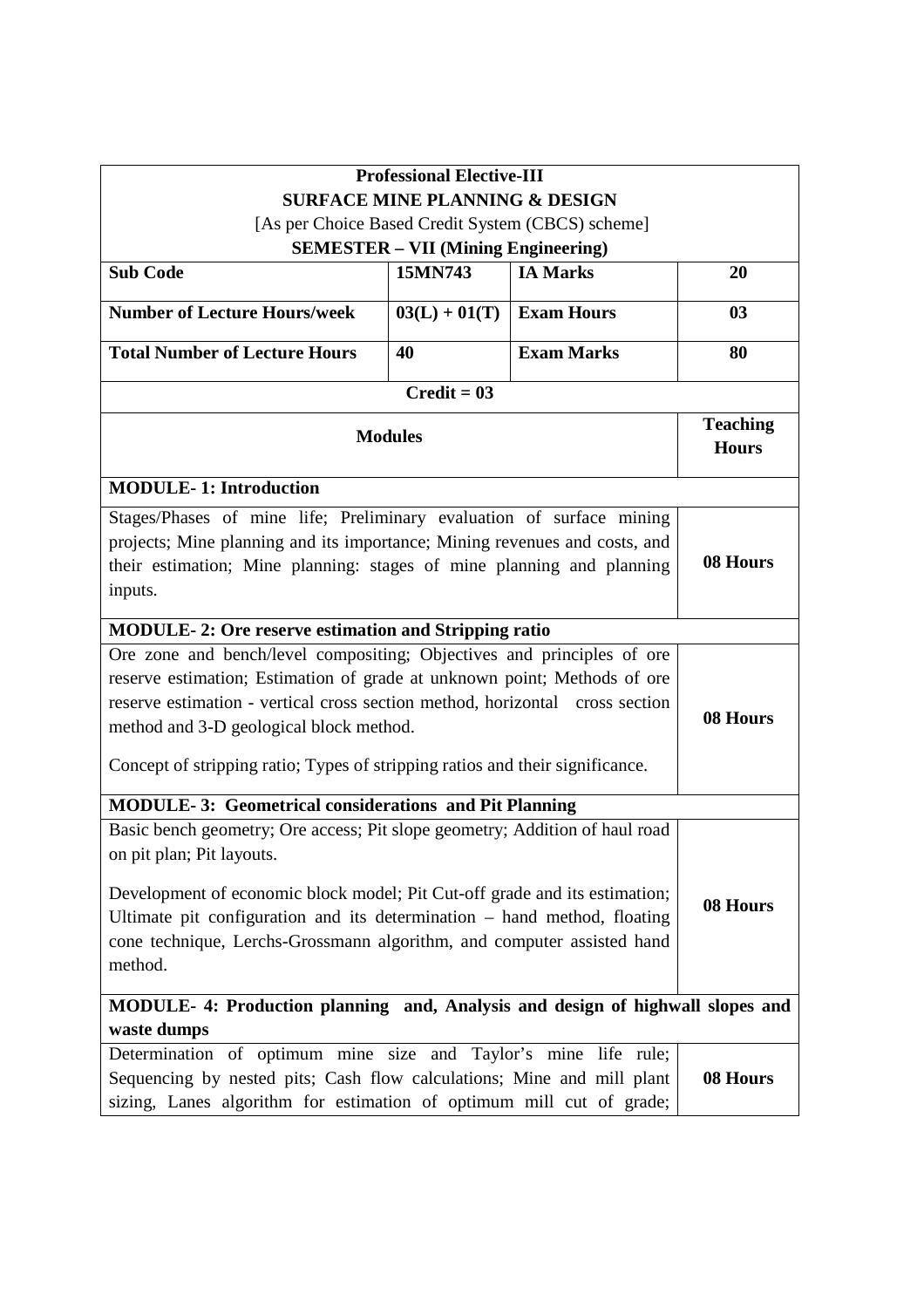|           | Introduction to production scheduling.                                              |          |  |
|-----------|-------------------------------------------------------------------------------------|----------|--|
|           | Influence of pit slope on mine economics; Highwall slope stability analysis         |          |  |
|           | and design methodology; Stability analysis and design methodology for               |          |  |
|           | waste dumps.                                                                        |          |  |
|           |                                                                                     |          |  |
|           | <b>MODULE-5: Miscellaneous</b>                                                      |          |  |
|           | Design of haul roads: Design of road cross section; Design of road width,           |          |  |
|           | curves and gradient; Haul road safety features and their design.                    |          |  |
|           | Design of drainage system in surface mines. Selection of mining system vis-         | 08 Hours |  |
|           | à-vis equipment system. Closure of surface mines and rehabilitation.                |          |  |
|           |                                                                                     |          |  |
|           | <b>Question Paper Pattern:</b>                                                      |          |  |
|           | The question paper will have ten questions.                                         |          |  |
| $\bullet$ | Each full Question consisting of 16 marks                                           |          |  |
| ٠         | There will be 2 full questions (with a maximum of four sub questions) from each     |          |  |
|           | module. Each full question will have sub questions covering all the topics under a  |          |  |
|           | module.                                                                             |          |  |
|           | The students will have to answer 5 full questions, selecting one full question from |          |  |
|           | each module.                                                                        |          |  |
|           | <b>TEXT BOOKS:</b>                                                                  |          |  |
|           | 1. Surface Mining Technology, S.K.Das, Lovely Prakashan, Dhanbad, 1994.             |          |  |
|           | 2. Surface Mining by G.B. Mishra, Dhanbad Publishers, Dhanbad, 1978.                |          |  |
|           | 3. Surface Mining: The American Institute of Mining Metallurgical AndPetroleum      |          |  |
|           | Engineers In. 1968.                                                                 |          |  |
|           | <b>REFERENCE BOOKS:</b>                                                             |          |  |
|           | 1. S.M.E. Mining Engineering hand Book Vol. I and II, Hartman, Society for Mining,  |          |  |
|           | Metallurgy and Exploration Inc. 1992.                                               |          |  |
|           | 2. Method of Mining, Working Coal and Metal Mines, Vol. I, II and III - Wood ruff   |          |  |
|           | S.D., Pergoman Press, 1968.                                                         |          |  |
| 3.        | Introductory Mining Engineering – Hartman H.L. John Wiley and Sons Inc. 1987.       |          |  |
| 4.        | Opencast Mining – R.T. Deshmukh, M. Publications, Nagpur, 1996.                     |          |  |
|           | 5. Latest Development of Heavy Earth Moving Machinery Amithosh De, Annapurna        |          |  |
|           | Publishers, Dhanbad, 1995.                                                          |          |  |
|           |                                                                                     |          |  |

- 6. Rock Slope Engineering, Hock and Bray, The Institution of Mining and Metallurgy, 1981.
- 7. Principles and Practices of Modern Coal Mining R.D. Singh, New Age International, 1997.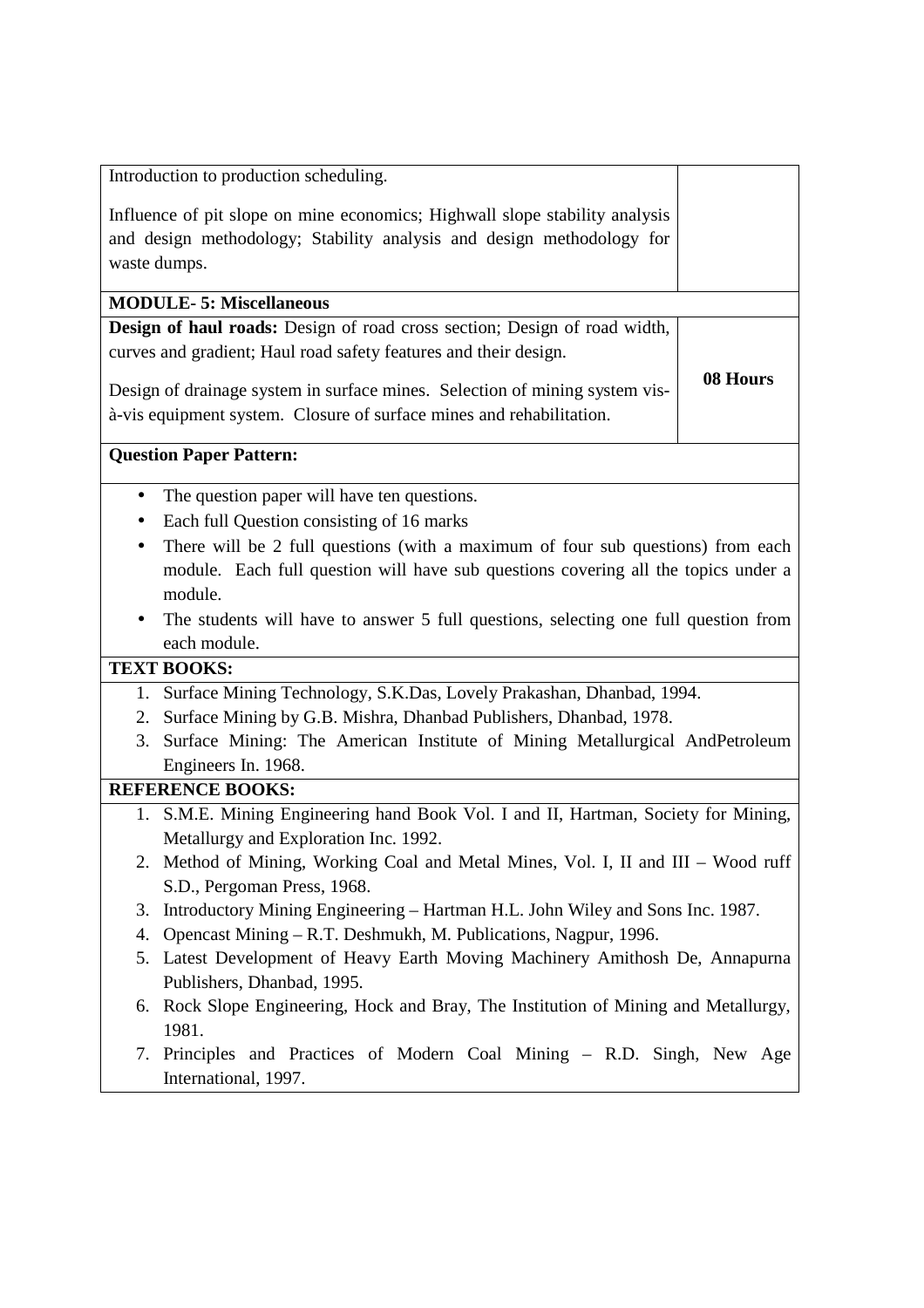|                                                                                                                                                                            | <b>Professional Elective-IV</b>            |                   |                 |
|----------------------------------------------------------------------------------------------------------------------------------------------------------------------------|--------------------------------------------|-------------------|-----------------|
| MINE SYSTEMS ENGINEERING                                                                                                                                                   |                                            |                   |                 |
| [As per Choice Based Credit System (CBCS) scheme]                                                                                                                          |                                            |                   |                 |
|                                                                                                                                                                            | <b>SEMESTER - VII (Mining Engineering)</b> |                   |                 |
| <b>Sub Code</b>                                                                                                                                                            | 15MN751                                    | <b>IA Marks</b>   | 20              |
| <b>Number of Lecture Hours/week</b>                                                                                                                                        | $03(L) + 01(T)$                            | <b>Exam Hours</b> | 03              |
| <b>Total Number of Lecture Hours</b>                                                                                                                                       | 40                                         | <b>Exam Marks</b> | 80              |
|                                                                                                                                                                            | $Credit = 03$                              |                   |                 |
| <b>Course objectives:</b>                                                                                                                                                  |                                            |                   |                 |
| This course will enable students to:                                                                                                                                       |                                            |                   |                 |
| 1. Identify and develop operational research models from the verbal description of the                                                                                     |                                            |                   |                 |
| Real Systems.                                                                                                                                                              |                                            |                   |                 |
| 2. Enables to create mathematical models that are useful to solve optimization problems.<br>Ability to estimate the optimum cost/distance in transporting the goods.<br>3. |                                            |                   |                 |
| 4. Able to apply the different types of strategies of game theory in decision making.                                                                                      |                                            |                   |                 |
| Able to design and develop the analytical models like PERT and CPM for planning,<br>5.                                                                                     |                                            |                   |                 |
| scheduling and controlling projects.                                                                                                                                       |                                            |                   |                 |
|                                                                                                                                                                            |                                            |                   | <b>Teaching</b> |
| <b>Modules</b>                                                                                                                                                             |                                            | <b>Hours</b>      |                 |
|                                                                                                                                                                            |                                            |                   |                 |
| <b>MODULE-1: System Engineering and Linear Programming</b>                                                                                                                 |                                            |                   |                 |
| System Engineering: Introduction to systems concept, analysis and systems                                                                                                  |                                            |                   |                 |
| engineering. Models in systems analysis. Basic concepts of statistical                                                                                                     |                                            |                   |                 |
|                                                                                                                                                                            | decision theory.<br>08 Hours               |                   |                 |
| Linear Programming: Definition, mathematical formulation, standard form,<br>solution space, solution-feasible, basic feasible, optimal, infeasible, multiple,              |                                            |                   |                 |
| optimal, Redundancy, Degeneracy, Graphical and Simplex methods.                                                                                                            |                                            |                   |                 |
| <b>MODULE-2: Variants of Simplex algorithm, Simulation and Inventory Model</b>                                                                                             |                                            |                   |                 |
| Variants of Simplex algorithm - Artificial basis techniques. Duality,                                                                                                      |                                            |                   |                 |
| Economic interpretation of Dual, Solution of LPP using dualityconcept,                                                                                                     |                                            |                   |                 |
| Dual simples method.                                                                                                                                                       |                                            |                   |                 |
| Simulation: Simulation techniques for equipment selection and production                                                                                                   |                                            |                   | 08 Hours        |
| scheduling, Significance of management information systems in controlling                                                                                                  |                                            |                   |                 |
| and managing the mining activities.<br>Inventory Model: Definition, deterministic models, probabilistic models                                                             |                                            |                   |                 |
| and their applications to mining.                                                                                                                                          |                                            |                   |                 |
| <b>MODULE-3: Transportation Problem</b>                                                                                                                                    |                                            |                   |                 |
| Transportation Problem: Formulation of transportation model, Basic                                                                                                         |                                            |                   |                 |
| feasible solution using different methods, Optimality Methods, Unbalanced                                                                                                  |                                            |                   |                 |
| transportation problem, Degeneracy in transportation problems, Applications                                                                                                |                                            |                   | 08 Hours        |
| of Transportation problems. Assignment Problem: Formulation, unbalanced                                                                                                    |                                            |                   |                 |
| assignment problem, Traveling salesman problem.                                                                                                                            |                                            |                   |                 |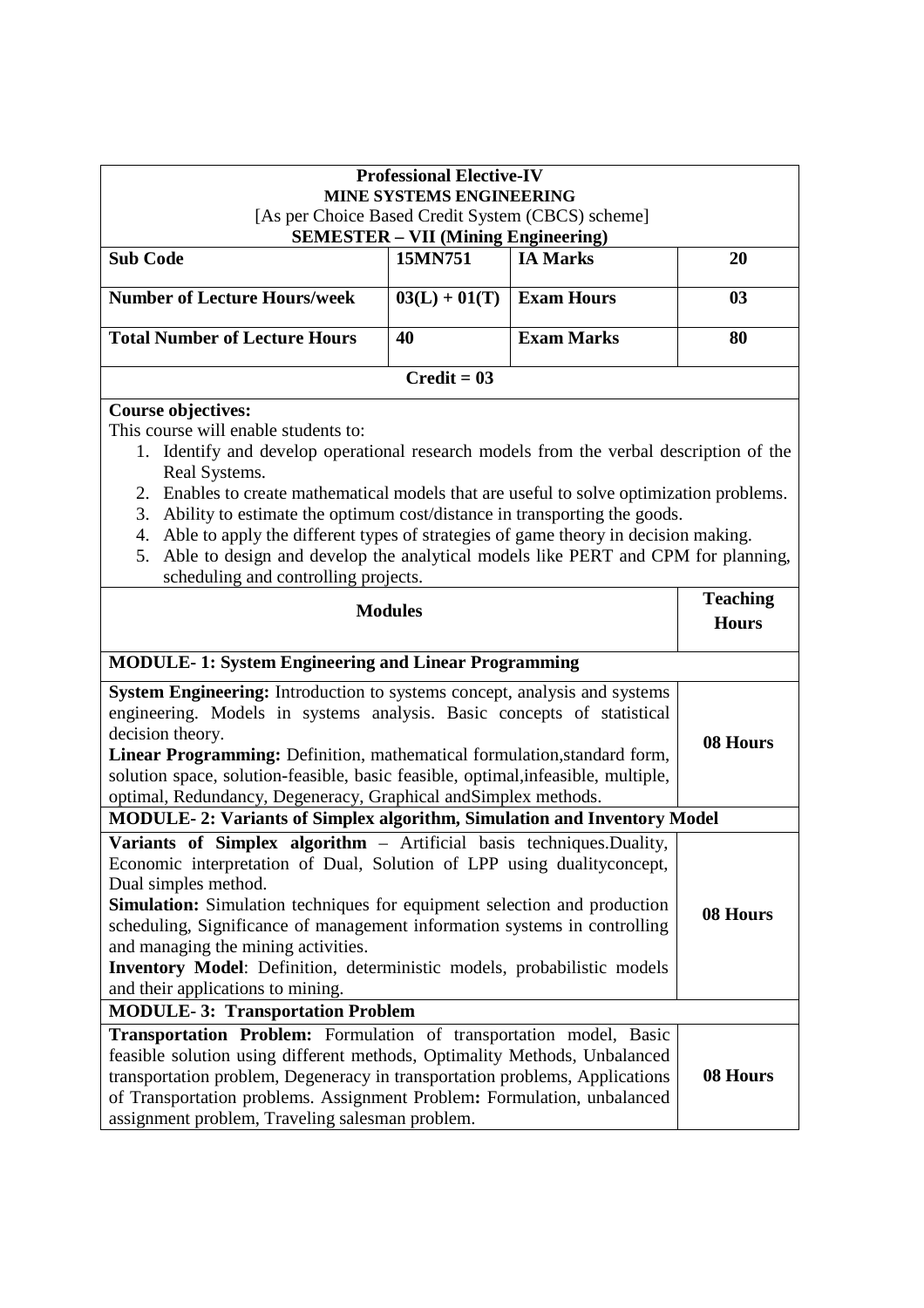| <b>MODULE-4: Project Management Using Network Analysis and PERT CPM</b>                                                                                                 |          |  |
|-------------------------------------------------------------------------------------------------------------------------------------------------------------------------|----------|--|
| Project Management Using Network Analysis: Network construction,                                                                                                        |          |  |
| Network techniques for mining projects, determination of critical path and                                                                                              |          |  |
| duration, floats.                                                                                                                                                       |          |  |
| <b>PERT</b> -Estimation of project duration, variance.                                                                                                                  | 08 Hours |  |
| <b>CPM</b> – Elements of crashing, least cost project scheduling. Flow                                                                                                  |          |  |
| innetworks: Determination of shortest route, Determination of Maximum                                                                                                   |          |  |
| flowthrough the networks for mining project.                                                                                                                            |          |  |
| <b>MODULE-5: Queuing Theory and Game Theory</b>                                                                                                                         |          |  |
| Queuing Theory: Queuing system and their characteristics. The M/M/I                                                                                                     |          |  |
| Queuing system, Steady state performance analyzing of M/M/I and M/M/C                                                                                                   |          |  |
| queuing model.                                                                                                                                                          | 08 Hours |  |
| Game Theory: Formulation of games, Two Person - Zero sum game, games                                                                                                    |          |  |
| with and without saddle point, Graphical solution (2xn, mx2game), and                                                                                                   |          |  |
| dominance property.                                                                                                                                                     |          |  |
| <b>Course Outcomes:</b>                                                                                                                                                 |          |  |
| At the end of the course students will be able to:                                                                                                                      |          |  |
| 1. Mine Systems Engineering presents the theoretical principals and practical applications<br>for strategic mine planning in surface and underground mining operations. |          |  |
| 2. It covers planning and valuation methodologies applicable to metal and coal mining                                                                                   |          |  |
| projects.                                                                                                                                                               |          |  |
| 3. The students will explore and apply basic manual procedures, algorithms, computer                                                                                    |          |  |
| applications and mathematical models for strategic mine planning.                                                                                                       |          |  |
| <b>Question Paper Pattern:</b>                                                                                                                                          |          |  |
|                                                                                                                                                                         |          |  |
| The question paper will have ten questions.<br>$\bullet$                                                                                                                |          |  |
| Each full Question consisting of 16 marks<br>٠                                                                                                                          |          |  |
| There will be 2 full questions (with a maximum of four sub questions) from each<br>$\bullet$                                                                            |          |  |
| module. Each full question will have sub questions covering all the topics under a                                                                                      |          |  |
| module.                                                                                                                                                                 |          |  |
| The students will have to answer 5 full questions, selecting one full question from                                                                                     |          |  |
| each module.                                                                                                                                                            |          |  |
| <b>TEXT BOOKS:</b>                                                                                                                                                      |          |  |
| 1. Cummins .Mining Engineers Handbook, Vol. II SME, AIME, New York, 1979.                                                                                               |          |  |
| 2. Sharma J.K. Mathematical Models in Operations Research. Tata Mcgraw-Hill, New Delhi,                                                                                 |          |  |
| 1989.                                                                                                                                                                   |          |  |
| 3. Taha H.A. - Operations Research and Introduction, Mc. Millan. ISBN -0-02-418940-5.                                                                                   |          |  |
| <b>REFERENCE BOOKS:</b>                                                                                                                                                 |          |  |
| 1. Hiller and Liberman, Introduction to Operation Research, Mc. GrawHill V Edition.                                                                                     |          |  |
| 2. S.D. Sharma - Operations Research, Kedarnath, Ramnath& Co.                                                                                                           |          |  |
| 3. Philips, Ravindran and Soleberg – Principles of Operations Research – Theory and                                                                                     |          |  |
| Practice, PHI.                                                                                                                                                          |          |  |
| 4. KanthiSwarup& Others – Operations Research, Sultanch and Sons.                                                                                                       |          |  |
|                                                                                                                                                                         |          |  |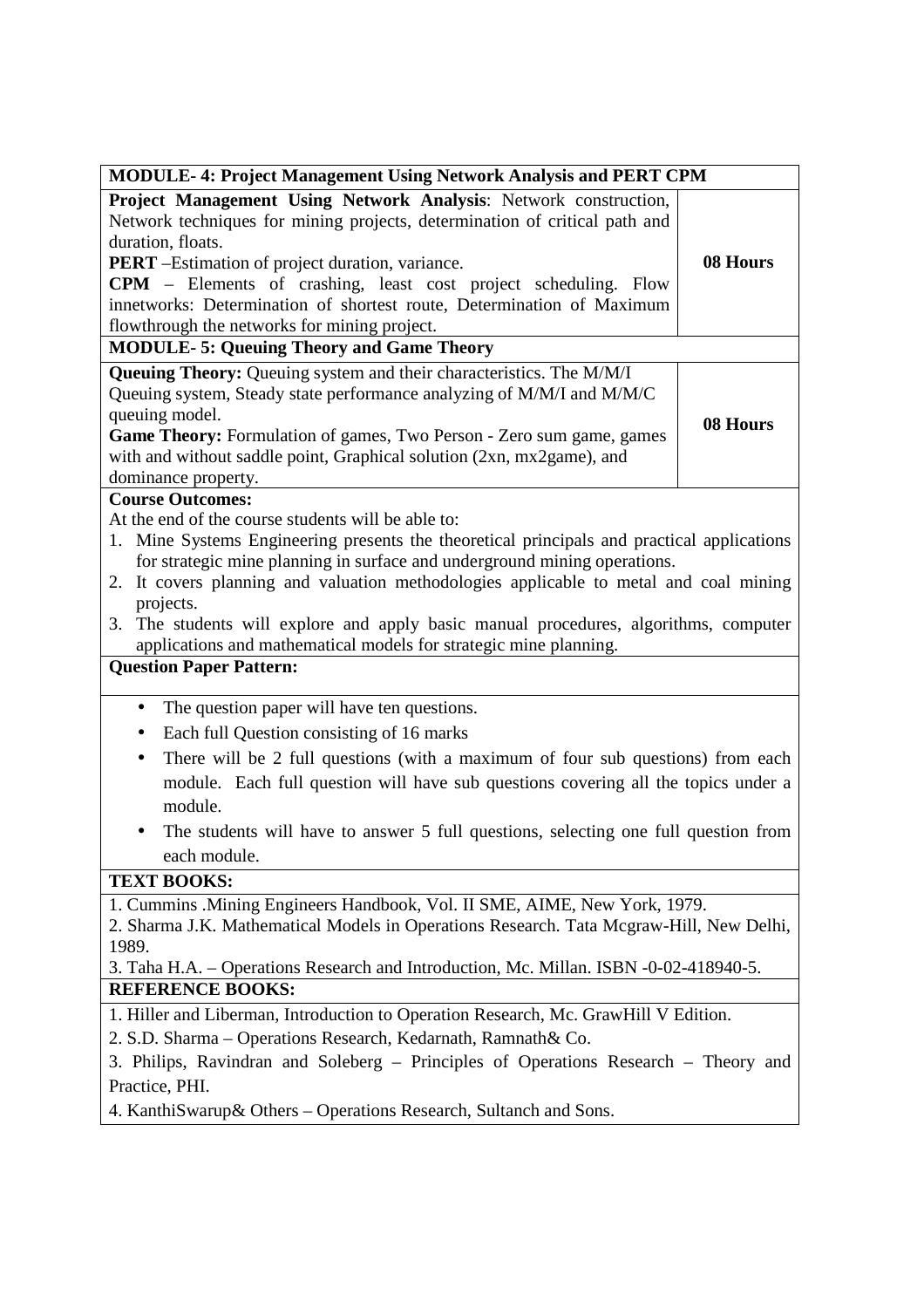|                                                                                                                                                                                                                                                                                            | <b>Professional Elective-IV</b> |                   |                                 |  |  |  |
|--------------------------------------------------------------------------------------------------------------------------------------------------------------------------------------------------------------------------------------------------------------------------------------------|---------------------------------|-------------------|---------------------------------|--|--|--|
| NUMERICAL MODELLING AND INSTRUMENTATION IN ROCK MECHANICS                                                                                                                                                                                                                                  |                                 |                   |                                 |  |  |  |
| [As per Choice Based Credit System (CBCS) scheme]                                                                                                                                                                                                                                          |                                 |                   |                                 |  |  |  |
| <b>SEMESTER - VII (Mining Engineering)</b>                                                                                                                                                                                                                                                 |                                 |                   |                                 |  |  |  |
| <b>Sub Code</b>                                                                                                                                                                                                                                                                            | 15MN752                         | <b>IA Marks</b>   | 20                              |  |  |  |
| <b>Number of Lecture Hours/week</b>                                                                                                                                                                                                                                                        | $03(L) + 01(T)$                 | <b>Exam Hours</b> | 03                              |  |  |  |
| <b>Total Number of Lecture Hours</b>                                                                                                                                                                                                                                                       | 40                              | <b>Exam Marks</b> | 80                              |  |  |  |
|                                                                                                                                                                                                                                                                                            | Credit = $0\overline{3}$        |                   |                                 |  |  |  |
| <b>Modules</b>                                                                                                                                                                                                                                                                             |                                 |                   | <b>Teaching</b><br><b>Hours</b> |  |  |  |
| <b>MODULE-1:Basic Concepts and Principles</b>                                                                                                                                                                                                                                              |                                 |                   |                                 |  |  |  |
| Basic Concepts: Sensitivity, range, reproducibility and accuracy, drift,<br>absolute and relative measurements, error, environmental factors and<br>planning for instrumentation.<br>Principles: Mechanical, pneumatic, optical, vibrating wire, piezoelectric,<br>electrical and thermal. |                                 |                   | 08 Hours                        |  |  |  |
| <b>MODULE-2: Field and Laboratory Instruments</b>                                                                                                                                                                                                                                          |                                 |                   |                                 |  |  |  |
| Load cells, MPBX, tape extensor meters, convergence recorders.<br>Load, stress, deformation and strain measuring instruments.                                                                                                                                                              |                                 |                   | 08 Hours                        |  |  |  |
| <b>MODULE-3: Instrumentation monitoring</b>                                                                                                                                                                                                                                                |                                 |                   |                                 |  |  |  |
| Introduction, purpose, monitoring systems, data collection, interpretation and<br>application in mining engineering.                                                                                                                                                                       | 08 Hours                        |                   |                                 |  |  |  |
| <b>MODULE-4: Introduction to numerical modelling</b>                                                                                                                                                                                                                                       |                                 |                   |                                 |  |  |  |
| Introduction, need, domain and boundary conditions; discretisation,<br>approach to numerical simulation for excavations in mining. Steps followed<br>in numerical modelling.                                                                                                               |                                 |                   | 08 Hours                        |  |  |  |
| <b>MODULE-5: Methods of Numerical modelling</b>                                                                                                                                                                                                                                            |                                 |                   |                                 |  |  |  |
| Methods of numerical modelling: Basic principle, advantages and their<br>limitations of Finite difference method, finite element method, boundary<br>element method and discrete element code.                                                                                             |                                 |                   | 08 Hours                        |  |  |  |
| <b>Question Paper Pattern:</b>                                                                                                                                                                                                                                                             |                                 |                   |                                 |  |  |  |
| The question paper will have ten questions.<br>$\bullet$<br>Each full Question consisting of 16 marks<br>There will be 2 full questions (with a maximum of four sub questions) from each                                                                                                   |                                 |                   |                                 |  |  |  |
| module. Each full question will have sub questions covering all the topics under a<br>module.<br>The students will have to answer 5 full questions, selecting one full question from                                                                                                       |                                 |                   |                                 |  |  |  |

each module.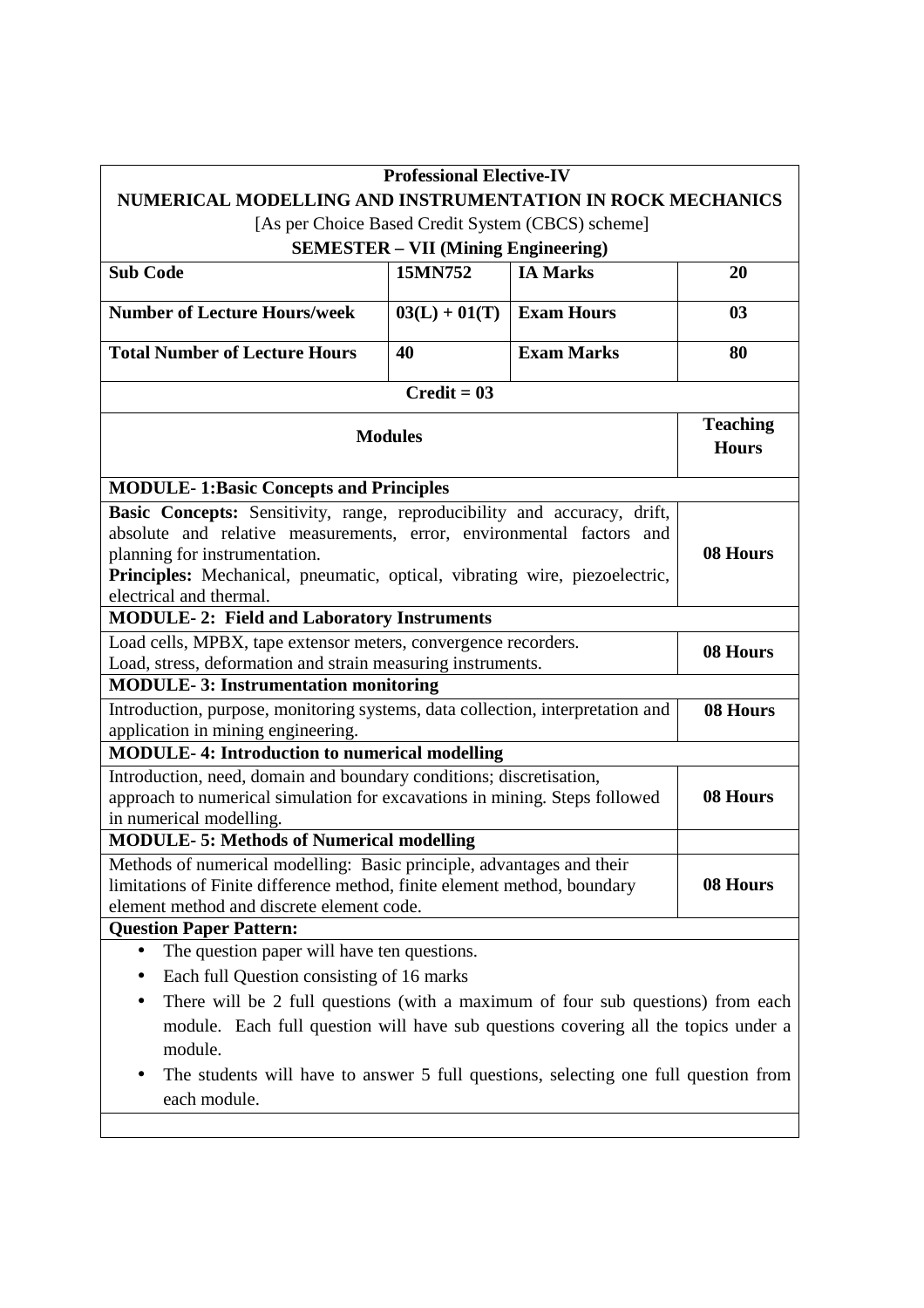#### **TEXT BOOKS:**

- 1. Rock mechanics, instrumentation, room and pillar workings, tests: Parker, Jack. 02650.
- 2. Numerical Methods in Rock Mechanics, by G. N. Pande, Publisher: John Wiley & Sons Inc (June 1, 1990)

## **REFERENCE BOOKS:**

- 1. Geotechnical observations and instrumentation in tunneling. Vols. 1 & 2, Report No. UILU-ENG ... Proceedings, 8th Symposium on Rock Mechanics, American Institute of Mining, Metallurgy, and Petroleum Engineering, Minneapolis, Minnesota, pp. 237- 302.
- 2. Strata Mechanics in Coal Mining, Jeremic, K.L. Jeremic, Rotterdam, Balkema, 1985.
- 3. Fundamentals of Rock Mechanics Jager & Cook, Methuen and co. London, 1969.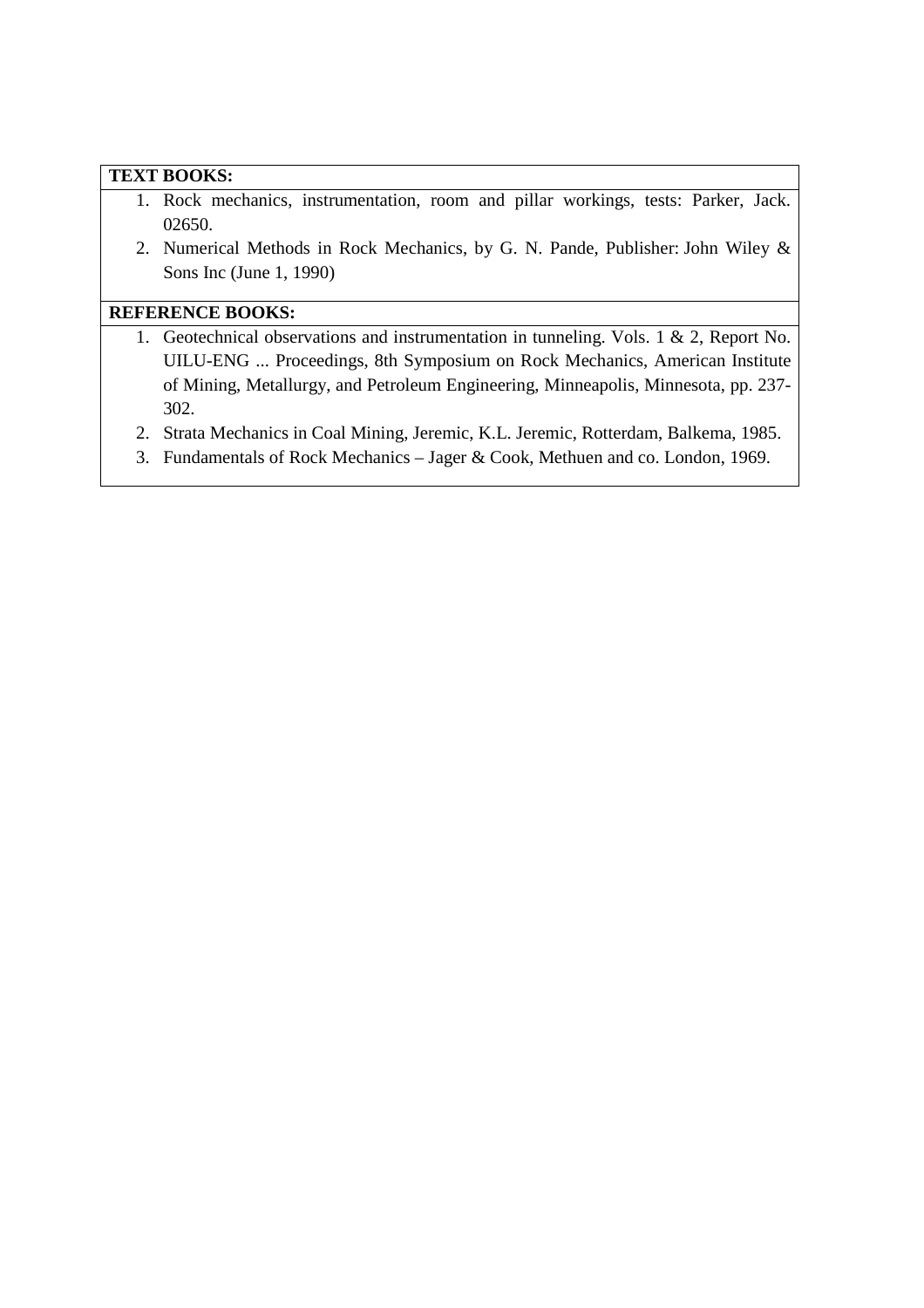|                                                                                                                  | MINERAL PROCESSING LABORATORY                                                                 |                   |    |  |  |  |
|------------------------------------------------------------------------------------------------------------------|-----------------------------------------------------------------------------------------------|-------------------|----|--|--|--|
| [As per Choice Based Credit System (CBCS) scheme]                                                                |                                                                                               |                   |    |  |  |  |
| <b>SEMESTER - VII (Mining Engineering)</b>                                                                       |                                                                                               |                   |    |  |  |  |
| <b>Laboratory Code</b>                                                                                           | <b>15MNL76</b>                                                                                | <b>IA Marks</b>   | 20 |  |  |  |
| <b>Number of Lecture</b>                                                                                         | 01 Hour Tutorial(Instructions)+02                                                             |                   |    |  |  |  |
| <b>Hours/week</b>                                                                                                | Laboratory                                                                                    | <b>Exam Hours</b> | 03 |  |  |  |
| <b>Total Hours</b>                                                                                               | 42                                                                                            | <b>Exam Marks</b> | 80 |  |  |  |
|                                                                                                                  | $Credit = 02$                                                                                 |                   |    |  |  |  |
| <b>Course Objectives:</b>                                                                                        |                                                                                               |                   |    |  |  |  |
| This course will enable students to:                                                                             |                                                                                               |                   |    |  |  |  |
| 1.                                                                                                               | To study the different types of sampling methods                                              |                   |    |  |  |  |
| 2.                                                                                                               | To study the laboratory sizing and separation of particles.                                   |                   |    |  |  |  |
| 3.                                                                                                               | To study the process of comminution                                                           |                   |    |  |  |  |
| 4.                                                                                                               | To study the settling of solids in fluids                                                     |                   |    |  |  |  |
| 5.                                                                                                               | To study the different types of concentration process                                         |                   |    |  |  |  |
|                                                                                                                  | Part-A (Any one question 35 marks)                                                            |                   |    |  |  |  |
| Sampling: a) Coning and quartering b) Riffle Sampling<br>1.                                                      |                                                                                               |                   |    |  |  |  |
| 2.                                                                                                               | Sieve analysis and interpretation of data                                                     |                   |    |  |  |  |
| 3.                                                                                                               | Determination of actual capacity of a jaw crusher.                                            |                   |    |  |  |  |
|                                                                                                                  | 4. Determination of actual capacity of a roll crusher.                                        |                   |    |  |  |  |
|                                                                                                                  | 5. Determination of grindability index of the given ore.                                      |                   |    |  |  |  |
|                                                                                                                  | Part-B (Any one question 35 marks)                                                            |                   |    |  |  |  |
| with theoretical results.                                                                                        | 6. Determination of free settling velocities of quartz particle and comparison of the results |                   |    |  |  |  |
|                                                                                                                  | 7. Separation of heavier from the given feed using mineral jig and calculation of ratio of    |                   |    |  |  |  |
| concentration.                                                                                                   |                                                                                               |                   |    |  |  |  |
| Study of the particle movement on the deck of an operating table.<br>8.                                          |                                                                                               |                   |    |  |  |  |
|                                                                                                                  | 9. Separation of ferrous minerals using magnetic separator.                                   |                   |    |  |  |  |
|                                                                                                                  | 10. Study of the flotation of characteristics of the sulfide and oxide ore and, calculate the |                   |    |  |  |  |
| ratio of concentration.                                                                                          |                                                                                               |                   |    |  |  |  |
| Part-C (Viva Voce 10 marks)                                                                                      |                                                                                               |                   |    |  |  |  |
|                                                                                                                  | <b>Course Outcomes:</b>                                                                       |                   |    |  |  |  |
| On the completion of this laboratory course, the students will be:                                               |                                                                                               |                   |    |  |  |  |
| 1. An ability to identify different types of sampling methods, comminution methods and<br>concentration methods. |                                                                                               |                   |    |  |  |  |
| An ability to explain laboratory sizing, comminution and concentration methods.<br>2.                            |                                                                                               |                   |    |  |  |  |
| An ability to interpret laboratory sizing, comminution and concentration methods.<br>3.                          |                                                                                               |                   |    |  |  |  |
| <b>Conduction of Practical Examination:</b>                                                                      |                                                                                               |                   |    |  |  |  |
|                                                                                                                  | All laboratory experiments (Part - A $&$ Part - B) are to be included for practical           |                   |    |  |  |  |
| examination.                                                                                                     |                                                                                               |                   |    |  |  |  |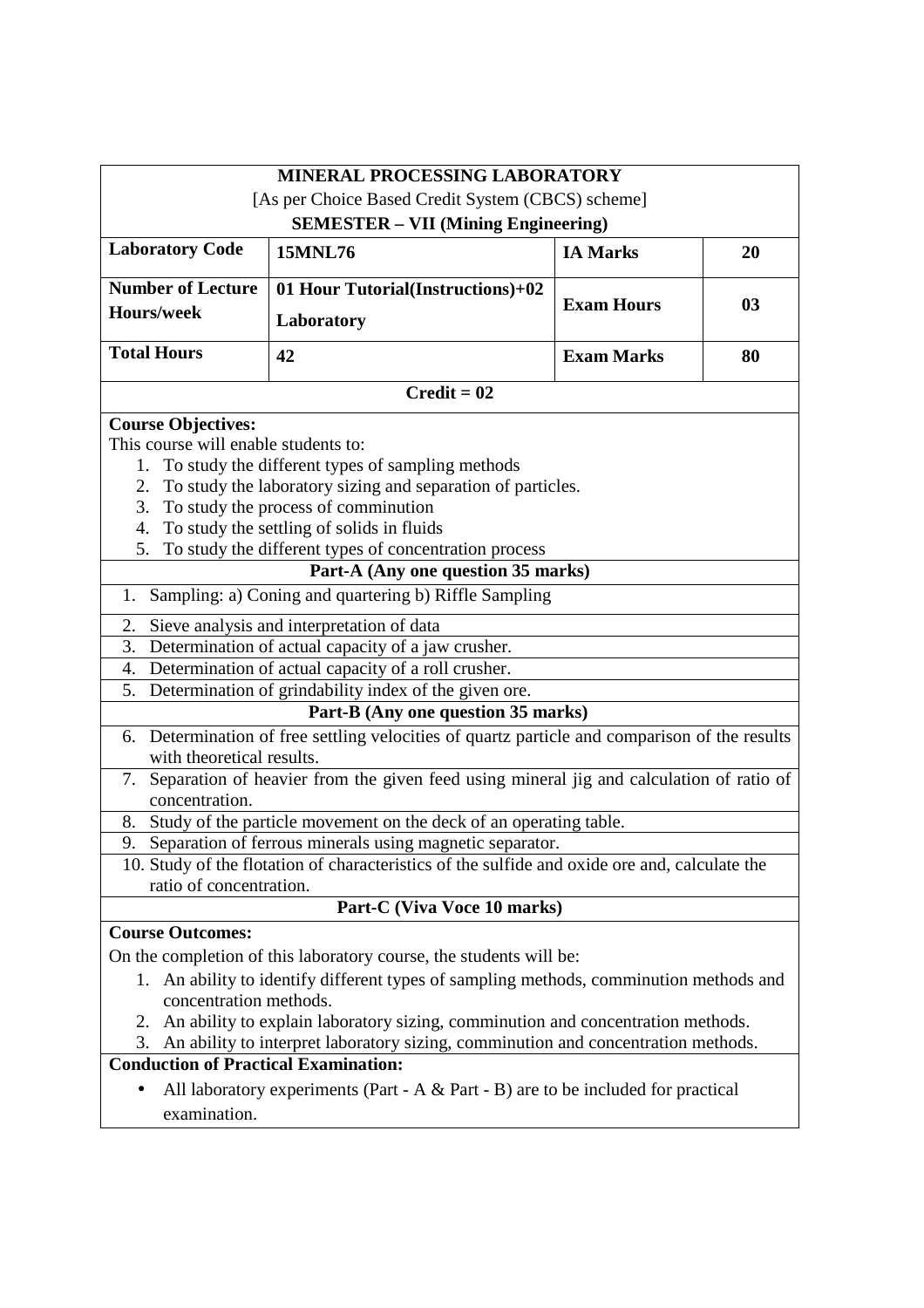- Students are allowed to pick one experiment from each of the lot.
- Strictly follow the instructions as printed on the cover page of answer script for breakup of marks
- PART –A: Procedure + Conduction + Viva:  $10 + 25 + 05$  (40)
- PART –B: Procedure + Conduction + Viva:  $10 + 25 + 05$  (40)
- Change of experiment is allowed only once and marks allotted to the procedure part to be made zero